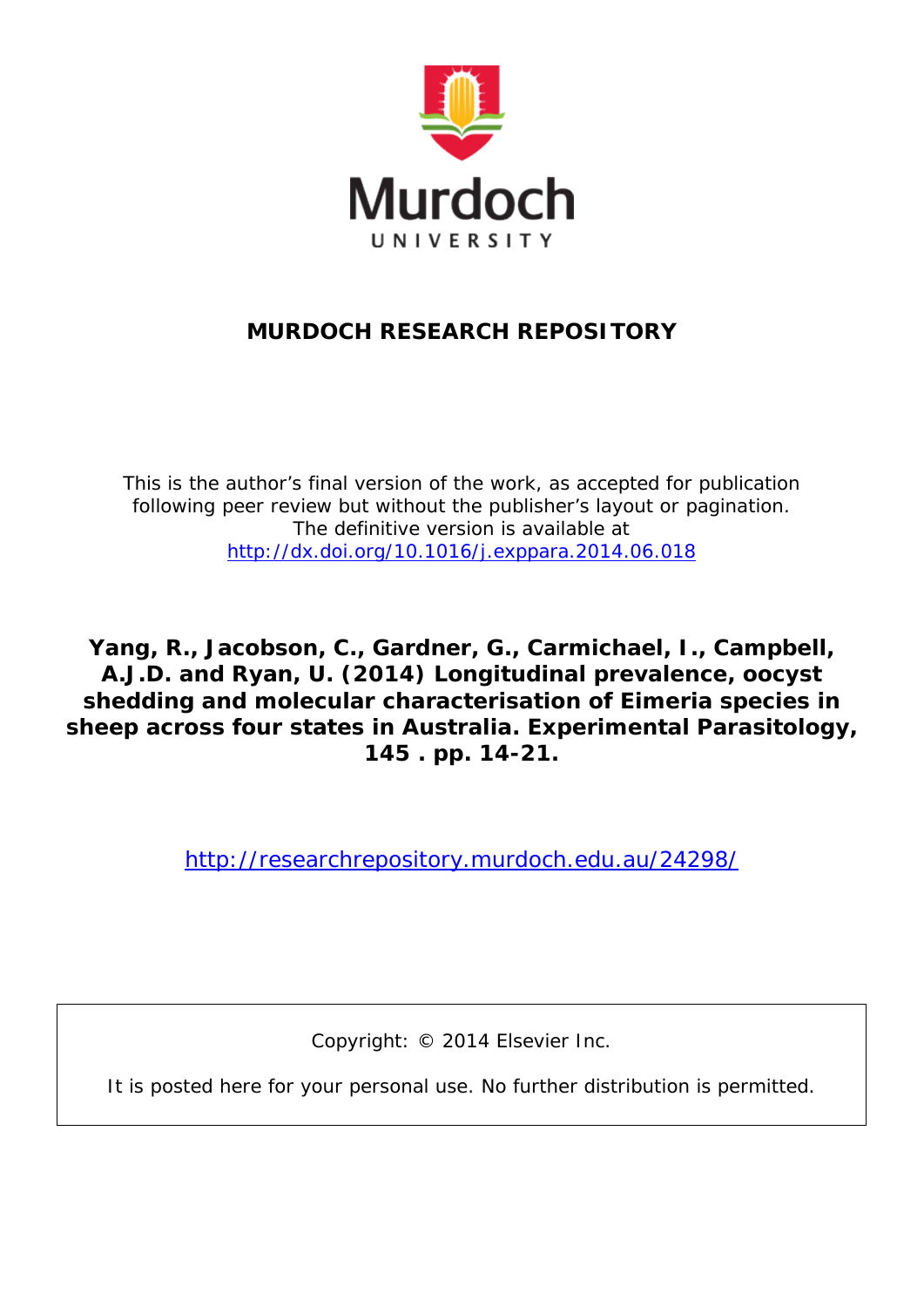#### Accepted Manuscript

Longitudinal prevalence, oocyst shedding and molecular characterisation of *Eimeria* species in sheep across four states in Australia

Rongchang Yang, Caroline Jacobson, Graham Gardner, Ian Carmichael, Angus J.D. Campbell, Una Ryan

| PII:                  | S0014-4894(14)00166-0                           |
|-----------------------|-------------------------------------------------|
| DOI:                  | http://dx.doi.org/10.1016/j.exppara.2014.06.018 |
| Reference:            | YEXPR 6902                                      |
| To appear in:         | <i>Experimental Parasitology</i>                |
| <b>Received Date:</b> | 16 October 2013                                 |
| <b>Revised Date:</b>  | 18 June 2014                                    |
| <b>Accepted Date:</b> | 24 June 2014                                    |



Please cite this article as: Yang, R., Jacobson, C., Gardner, G., Carmichael, I., Campbell, A.J.D., Ryan, U., Longitudinal prevalence, oocyst shedding and molecular characterisation of *Eimeria* species in sheep across four states in Australia, *Experimental Parasitology* (2014), doi: [http://dx.doi.org/10.1016/j.exppara.2014.06.018](http://dx.doi.org/http://dx.doi.org/10.1016/j.exppara.2014.06.018)

This is a PDF file of an unedited manuscript that has been accepted for publication. As a service to our customers we are providing this early version of the manuscript. The manuscript will undergo copyediting, typesetting, and review of the resulting proof before it is published in its final form. Please note that during the production process errors may be discovered which could affect the content, and all legal disclaimers that apply to the journal pertain.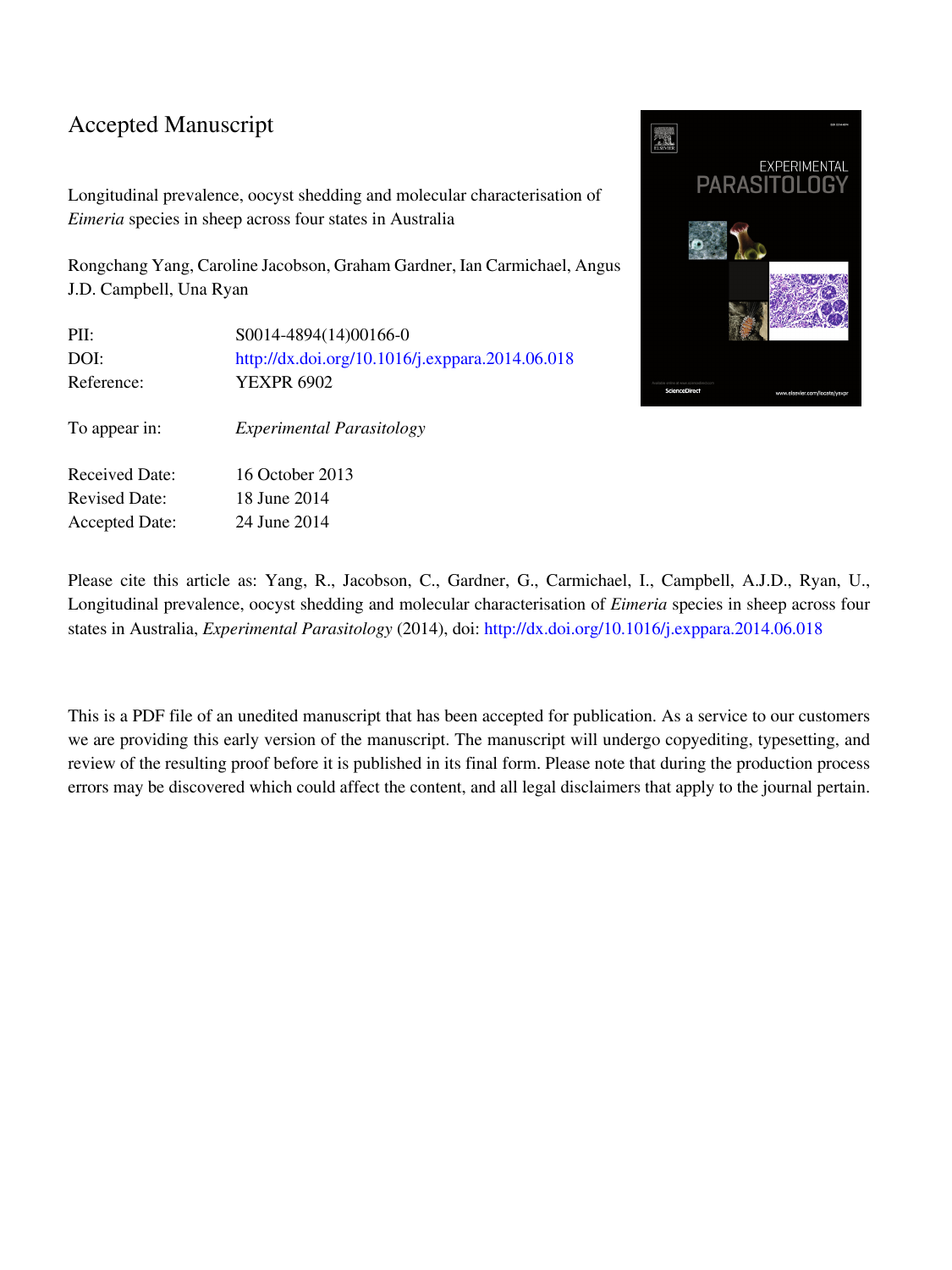#### **Longitudinal prevalence, oocyst shedding and molecular characterisation of** *Eimeria* **species**

#### **in sheep across four states in Australia**

Rongchang Yang<sup>1</sup>, Caroline Jacobson<sup>1</sup>, Graham Gardner<sup>1</sup>, Ian Carmichael<sup>2</sup>, Angus J. D. Campbell<sup>3</sup> and Una Ryan $1^*$ 

<sup>1</sup> School of Veterinary and Life Sciences, Murdoch University, Murdoch, Western Australia, 6150. 2 *South Australian Research and Development Institute, 33 Flemington Street, Glenside, SA 5065, Australia.* 

3 *Faculty of Veterinary Science, University of Melbourne, 250 Princes Highway, Werribee, Victoria* 

*3030, Australia* 

Corresponding author: Una Ryan

\_\_\_\_\_\_\_\_\_\_\_\_\_\_\_\_\_\_\_\_\_\_\_\_\_\_\_\_\_\_\_\_\_\_

Phone: 08 9360 2482

Fax: 08 9310 4144

POC

E-mail: Una.Ryan@murdoch.edu.au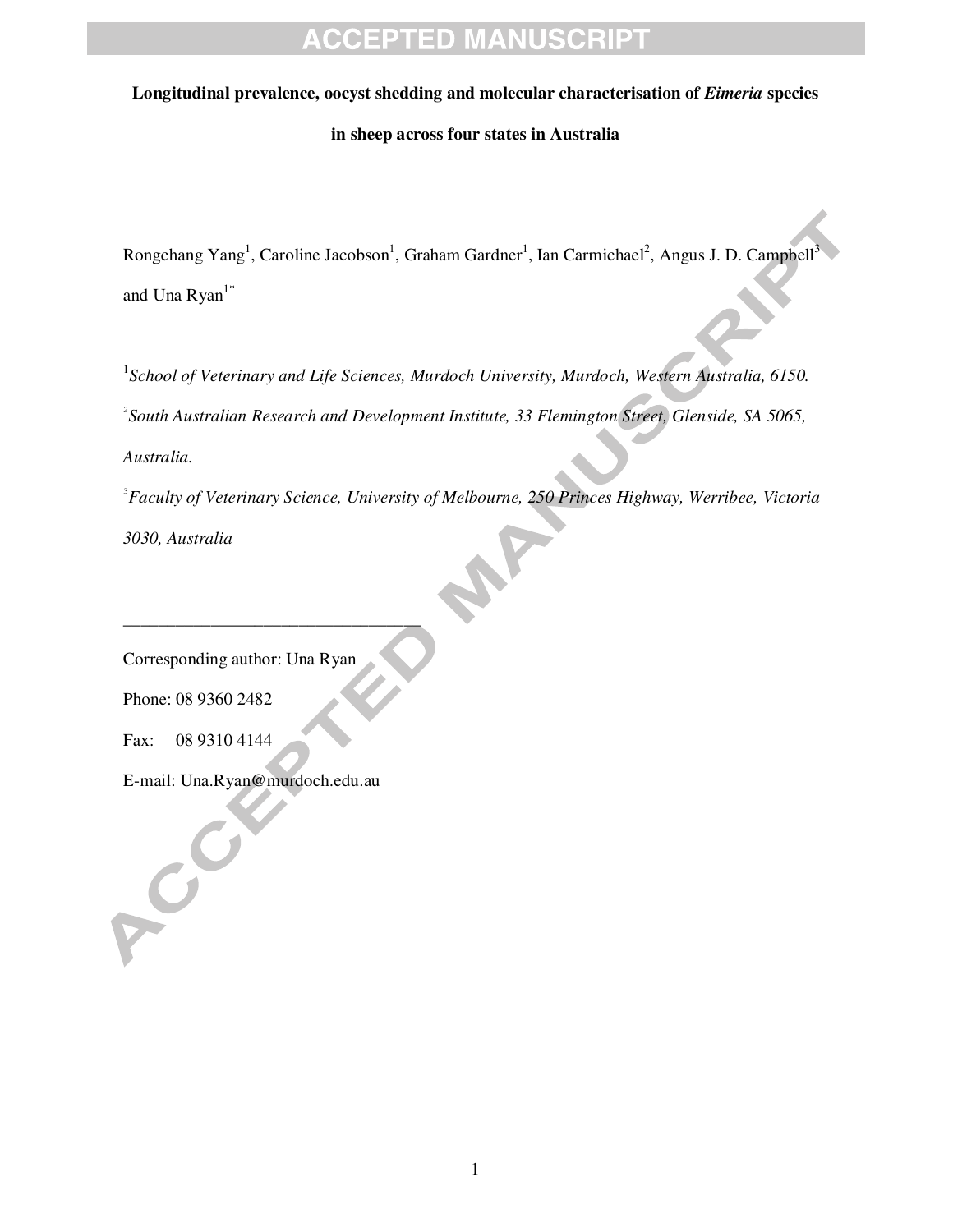### CEPTED MANUSCRI

#### **Abstract**

The prevalence of *Eimeria* in sheep in Australia has not been well described, therefore a quantitative PCR (qPCR) was developed, validated and used to study the prevalence and oocyst concentration in lamb faecal samples at three sampling periods (weaning, post-weaning and preslaughter) from eight farms across South Australia, New South Wales, Victoria and Western Australia. A total of 3,412 faecal samples were collected from approximately 1,182 lambs across the 4 states and screened for the presence of *Eimeria* using this qPCR at the 18S ribosomal RNA (rRNA) locus. A subset of positives were typed by sequence analysis at the 18S locus. The overall prevalence was 18.1% (95% CI 16.8-19.3%) and of the 616 positives, 118 were successfully genotyped. The prevalence of *Eimeria* was highest in NSW and peaked at 70% during the postweaning period. The range of oocyst shedding per gram of faeces  $(g^{-1})$  at weaning, post-weaning and pre-slaughter overall across all states was  $23-2.1 \times 10^7$ ,  $23-1.3 \times 10^7$  and  $23-2.1 \times 10^5$ , respectively. Median *Eimeria* shedding  $g^{-1}$  was higher during post-weaning  $(1.1x10^3)$  and preslaughter  $(1.1x10<sup>3</sup>)$  than during weaning (206). The following species were identified: *E. crandallis*, *E. ahsata, E. ovinoidalis, E. weybridgensis and E. cylindrica.* Of these, *E. crandallis* and *E. ovinoidalis,* the most pathogenic species in sheep were responsible for 58.5% of infections typed. This highlights a need for further research to quantify the production impacts of *Eimeria* in sheep.

Keywords: *Eimeria*; lambs; qPCR; 18S rRNA; *E. crandallis; E. ahsata; E. ovinoidalis; E. weybridgensis; E. cylindrica.*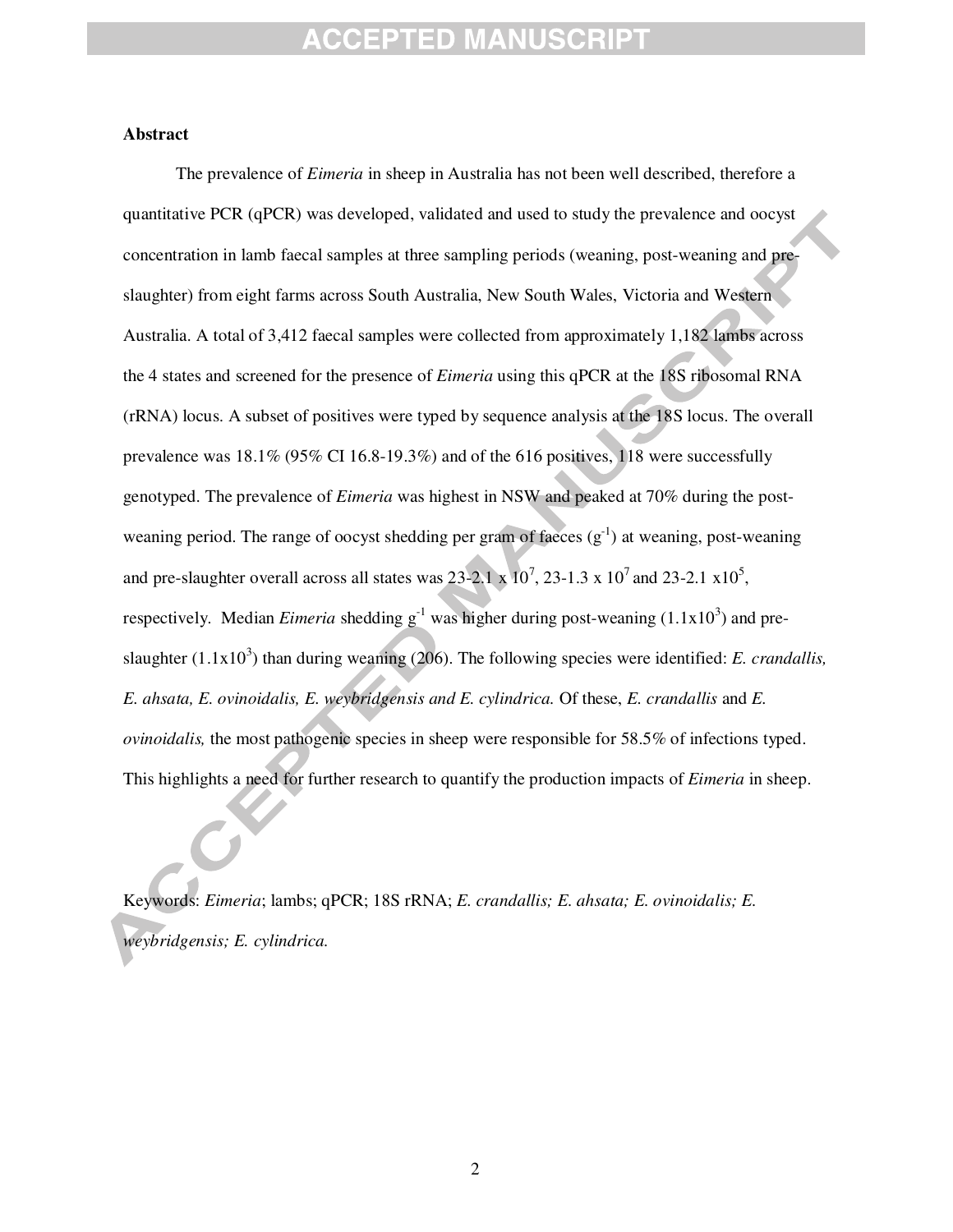#### **1. Introduction**

Coccidiosis (Eimeriosis) of sheep is a widespread infection caused by the protozoan parasite, *Eimeria*, which develops in the small and the large intestine and affects young animals in particular (Chartier and Paraud, 2012). Although often asymptomatic in sheep, coccidiosis can be a serious economic enteric disease, resulting in diarrhea, inefficient weight gains, and occasionally death (Chartier and Paraud, 2012). Sheep of all ages are susceptible, although disease outbreaks are typically observed in young lambs 1–3 months old (2–3 weeks after weaning) following an incubation period of ~14–20 days (Platzer et al., 2005; Taylor et al., 2011), or when sheep are housed in barns or feedlots (O'Callaghan et al., 1987; Foreyt, 1990; Taylor and Catchpole, 1994; Wright and Coop, 2000). Chronic subclinical infections can also occur with animals shedding low numbers of *Eimeria* oocysts in their faeces and providing a continuous source of infection for other animals (Kaya et al., 2007). In addition, the presence of *Eimeria* parasites in the animal intestine has been correlated with increased susceptibility to secondary infection, especially bacterial diseases (Taylor et al., 1973).

The principal species of *Eimeria* in sheep worldwide are *E. ahsata, E. bakuensis*, *E. parva, E. pallida, E. crandallis, E. weybridgensis*, *E. ovina*, *E. ovinoidalis*, *E. granulosa, E. intricata*, *E. faurei* and *E. marsica* (Chartier and Paraud, 2012). Of these *Eimeria* species, *E. ovinoidalis* and *E. crandallis* are considered pathogenic and cause the most severe disease (Gregory and Catchpole, 1987, 1990; Taylor et al., 2003). Species of *Eimeria* can be distinguished by oocyst morphology, pre-patent period, site of infection or minimum sporulation time, but all of these methods are labour intensive, time consuming and can be very difficult and unreliable with a mixed sample as different species overlap in size and shape (Tenter et al., 2002; Haug et al., 2007), prompting the development of DNA-based molecular methods mainly for the detection and quantitation of *Eimeria* in poultry (Morgan et al., 2009; Vrba et al., 2010; Raj et al., 2013).

Effective diagnostic tools would be useful for the detection of pathogenic subclinical *Eimeria* infections in domestic livestock through faecal monitoring. Such technology could be

3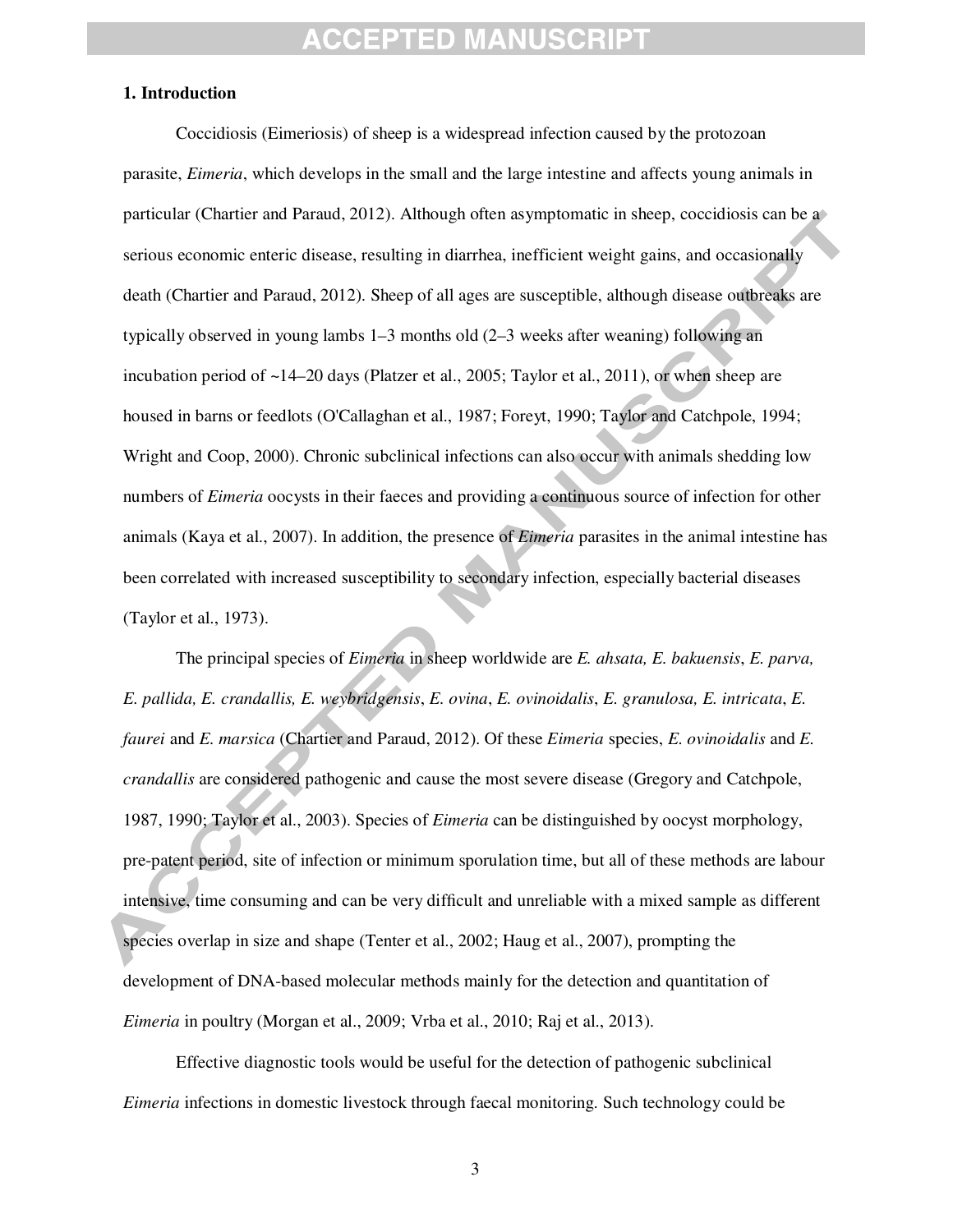implemented in a basic control strategy where animals harbouring pathogenic subclinical infections could be isolated from uninfected animals preventing disease transmission (Kaya et al., 2007).

The prevalence and species of *Eimeria* in sheep in Australia has not been well described and therefore, the aim of the present study was to develop and validate a quantitative PCR (qPCR) assay for detecting *Eimeria* in sheep and to use this assay to determine the prevalence and oocyst shedding concentrations per gram of faeces  $(g^{-1})$  in lambs in Western Australia, (WA), New South Wales (NSW), Victoria (Vic) and South Australia (SA) at three sampling periods (weaning, postweaning and pre-slaughter) and compare this data between states.<br>
2. Materials and Methods<br>
2.

#### **2. Materials and Methods**

#### *2.1 Animals and faecal sample collection*

Faecal samples were collected from cross-bred lambs from 8 different farms across 4 states (Table 1). Lambs were sampled on 3 occasions (i.e. the same animals were sampled on each occasion) at weaning (approx. 12 weeks of age), post-weaning (approx. 19 weeks) and pre-slaughter (approx. 29 weeks). A total of 3,412 faecal samples were collected directly from the rectum of approximately 1,189 lambs over the 3 sampling periods. Lambs were born and reared in paddocks and were not housed indoors at any stage. All sample collection methods used were approved by the Murdoch University Animal Ethics Committee (approval number R2352/10).

#### *2.2 DNA isolation*

l

Genomic DNA was extracted from 200mg of each faecal sample using a Power Soil DNA Kit (MolBio, Carlsbad, California) with the following modification; faecal samples were resuspended in lysis buffer, subjected to four freeze-thaw cycles and lysed at 95°C for 10 min prior to DNA extraction to ensure complete lysis of oocysts. A negative control (no faecal sample) was used in each extraction group.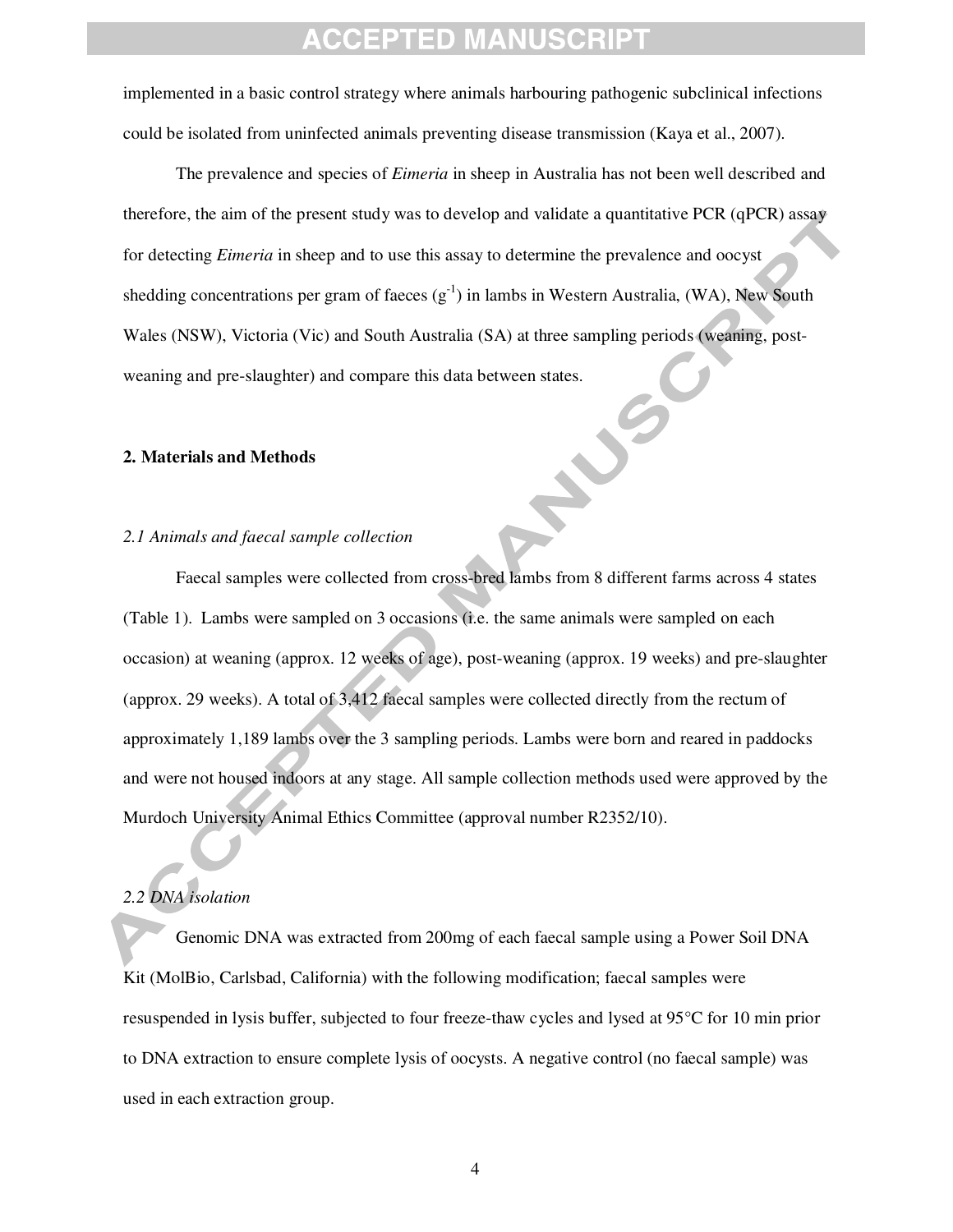#### *2.3 PCR amplification.*

Primers and probes for *Eimeria* were designed using Primer 3 (http://frodo.wi.mit.edu/) and and Real-Time design software available from Biosearch technologies (https://www.biosearchtech.com/realtimedesign-software-access.aspx) based on sequences from the following *Eimeria* species: *Eimeria weybridgensis* (AY028972), *Eimeria ovinoidalis* (AF345997), *Eimeria crandallis* (AF336339) and *Eimeria ahsata* (AF338350). Primers and probes were synthesised by Biosearch technologies (Petaluma, CA, USA). All samples were screened at the 18S rRNA locus using a qPCR with the forward primer, Eim F1 5' CGAATGGCTCATTAAAACAGTTATAGTT 3', the reverse primer Eim R1 5' CGCATGTATTAGCCATAGAATTACCA 3' and the probe 5'-(Joe)- ATGGTCTCTTCCTACATGGA BHQ1 3' which produces an 85 bp product. An internal amplification control (IAC) consisting of a fragment of a coding region from Jembrana Disease Virus (JDV) cloned into a pGEM-T vector (Promega, USA) was used as previously described (Yang et al., 2013). The IAC primers were JDVF (5'- GGT AGT GCT GAA AGA CAT T) and JDVR (5'- ATG TAG CTT GAC CGG AAG T) and the probe was 5'- (Cy5) TGC CCG CTG CCT CAG TAG TGC (BHQ2). Each 15 µl PCR mixture contained  $1 \times PCR$  Buffer, 5 mM MgCl<sub>2</sub>, 1 mM dNTP's, 1.0 U Kapa DNA polymerase (MolBio, Carlsbad, California), 0.2  $\mu$ M each of forward and reverse primers, 0.2 µM each of forward and reverse IAC primers, 50 nM of the probe, 50 nM of IAC probe, 10 copies of IAC template and 1 µl of sample DNA. The PCR cycling conditions consisted of a pre-melt at 95 $\degree$ C for 3 min and then 45 cycles of 95 $\degree$ C for 30 sec, and a combined annealing and extension step of 60°C for 45 sec. PCR contamination controls were used including negative controls and separation of preparation and amplification areas.

*2.4 Specificity and sensitivity testing of the 18S qPCR*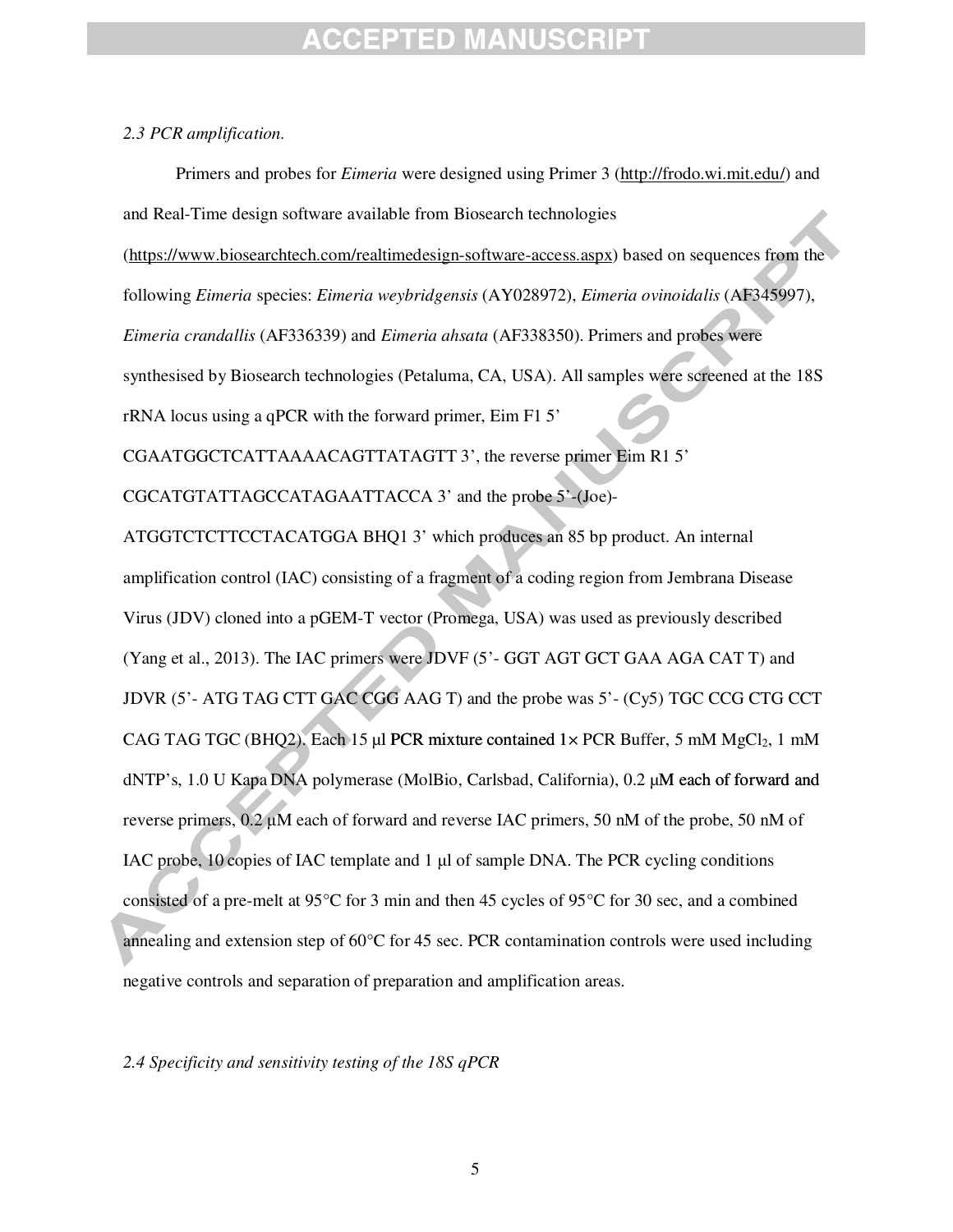The analytical specificity of the qPCR assay was assessed by testing DNA from *E. crandallis, E. weybridgensis, E. ovina, E. ovinoidalis, E. ahsata, E. tilliquae, E. trichosuri, Eimeria sp.* from kangaroos (K2175, K2336 and K2534) and non-*Eimeria* spp.: *Cryptosporidium parvum, C. hominis, C. bovis, C. ryanae*, *C. xiaoi, Isospora, Tenebrio, Giardia duodenalis, Cyclospora, Campylobacter spp., Salmonella spp., Yersinia enterocolitica, Staphylococcus epidermidis* (ATCC 12228), *Streptococcus bovis* (ATCC 33317), *Toxoplasma gondii, Trichostrongylus spp., Teladorsagia circumcincta, Haemonchus contortus, Streptococcus bovis* (ATCC 33317), *Serratia marcescens* ATCC 14756 (pigmented), *Enterococcus durans* (ATCC 11576), *Escherichia coli*  (ATCC 25922), *Bacillus subtilis* (ATCC 6633) as well as human, sheep and cattle DNA.

In order to determine the sensitivity of the assay, the PCR product amplified from an *E. crandallis* isolate was cloned into the pGEMT-vector (Promega) and transformed into *E. coli*  (JM109) competent cells. Plasmid DNA was isolated by alkali\SDS lysis followed by column purification using QIAprep Spin Columns (Qiagen) in accordance with the manufacturer's protocol. Plasmid mini-preparations were sequenced using T7 sequencing primer (Stratagene, La Jolla, CA, USA) and clones with the correct sequence then used. The plasmid copy numbers were calculated based on the plasmid size (base pairs) and DNA concentration. 10-fold series dilutions of plasmid were conducted and then spiked into 200 mg aliquots of faecal samples and the DNA extracted and eluted in 50 µl to generate DNA standards that had 100, 1,000, 10,000, 100,000, 1,000,000 copies of the genomic template per µl. These were then amplified as described above and mean detection limits, RSQ (R squared) values and % Relative Standard Deviation (RDS) were calculated. Target copy numbers were converted to estimates of oocyst numbers based on the fact that sporulated *Eimeria* oocysts contain eight haploid sporozoites/nuclei and the 18S ribosomal gene is present in 140 copies per haploid genome in *E. tenella* (Lim et al., 2012;

http://www.genedb.org/Homepage/Etenella) (i.e. there are 1,120 18S target copies per oocyst). Therefore, for the plasmid detection, the mean number of targets detected by qPCR (for 3 replicate faecal samples) was then divided by 140 and then by 8 (or by 1,120) to equate to number of oocysts

6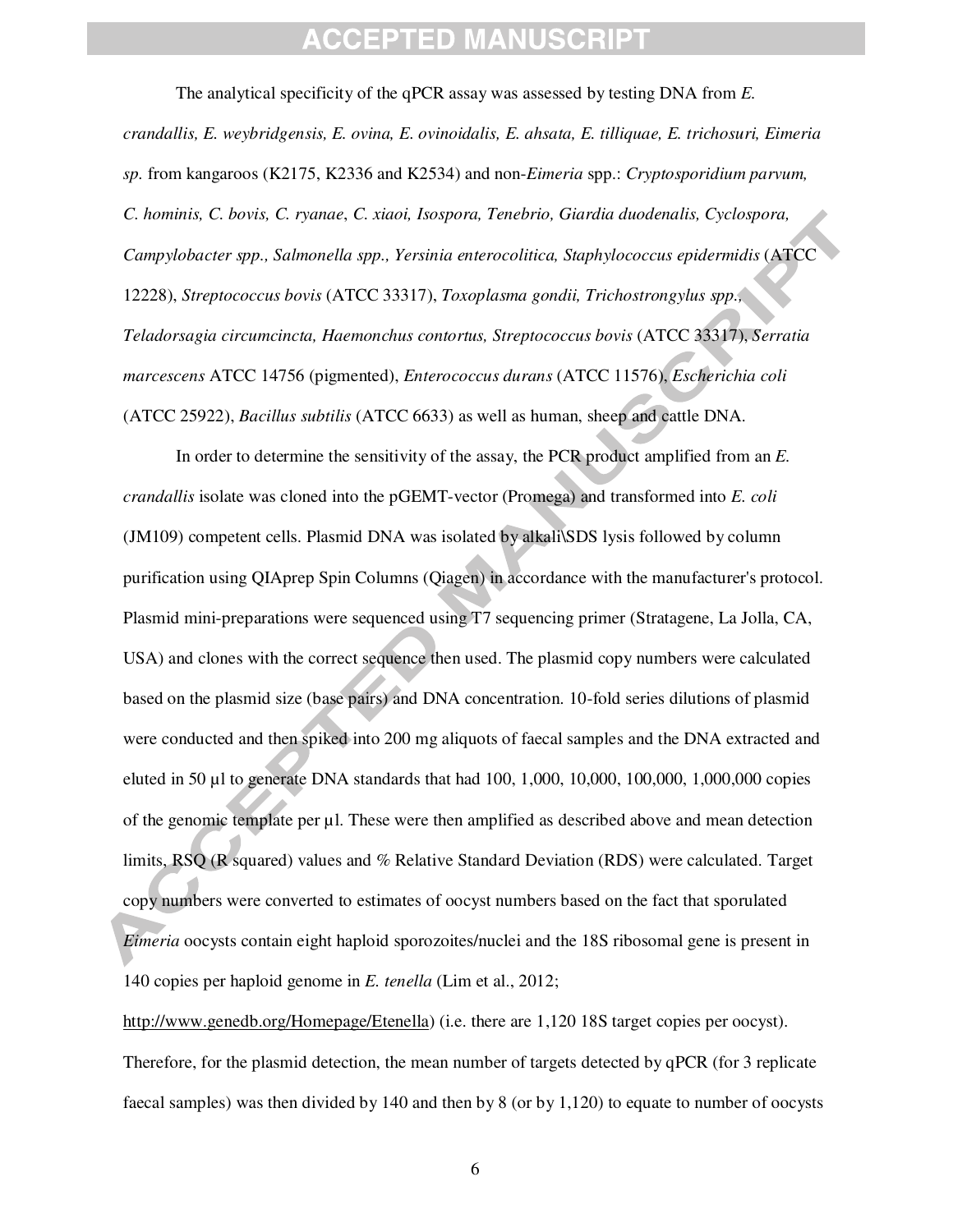detected per 15 µl reaction and then extrapolated up to oocysts per gram (OPG) of faeces. [Note: *Eimeria* oocysts collected directly from the rectum are unsporulated, i.e. diploid (containing two genomes). However due to transit times interstate, microscopic examination revealed that the vast majority of oocysts had sporulated. Hence our decision to base the calculations on sporulated oocysts].

#### *2.5 Investigation of inhibition and efficiency*

Inhibition in faecal samples was monitored using the IAC, as equal amounts of the IAC template (10 copies) was added to all faecal DNA samples to detect any PCR inhibitors present in the extracted DNA. If inhibition is present in a sample, the IAC will not produce a signal. If low levels of inhibition are present, then the Ct value for the IAC will higher than uninhibited samples. Amplification efficiency  $(E)$  (which is a measure of inhibition), was estimated by using the slope of the standard curve and the formula  $E = -1+10^{(-1/\text{slope})}$ . A reaction with 100% efficiency will generate a slope of −3.32. A PCR efficiency less than or greater than 100% can indicate the presence of inhibitors in the reaction but reaction efficiencies between 90 and 110% are typically acceptable (Nybo, 2011). To estimate amplification efficiency on faecal samples serial dilutions of individual DNA samples (neat, 1:10, 1:100) were performed and multiple qPCR reactions were conducted on each dilution. The *Ct* values were then plotted versus the log base 10 of the dilution and a linear regression was performed using the Rotor-Gene 6.0. software.

*2.6 Comparison of the qPCR assay with microscopy (haemocytometer counted oocysts) in faecal samples* 

 Ten random sheep faecal samples were analysed (in triplicate) via haemocytometer counting to determine OPG levels in these faecal samples by microscopy. These samples were then DNA extracted as described above and tested by qPCR and the data compared.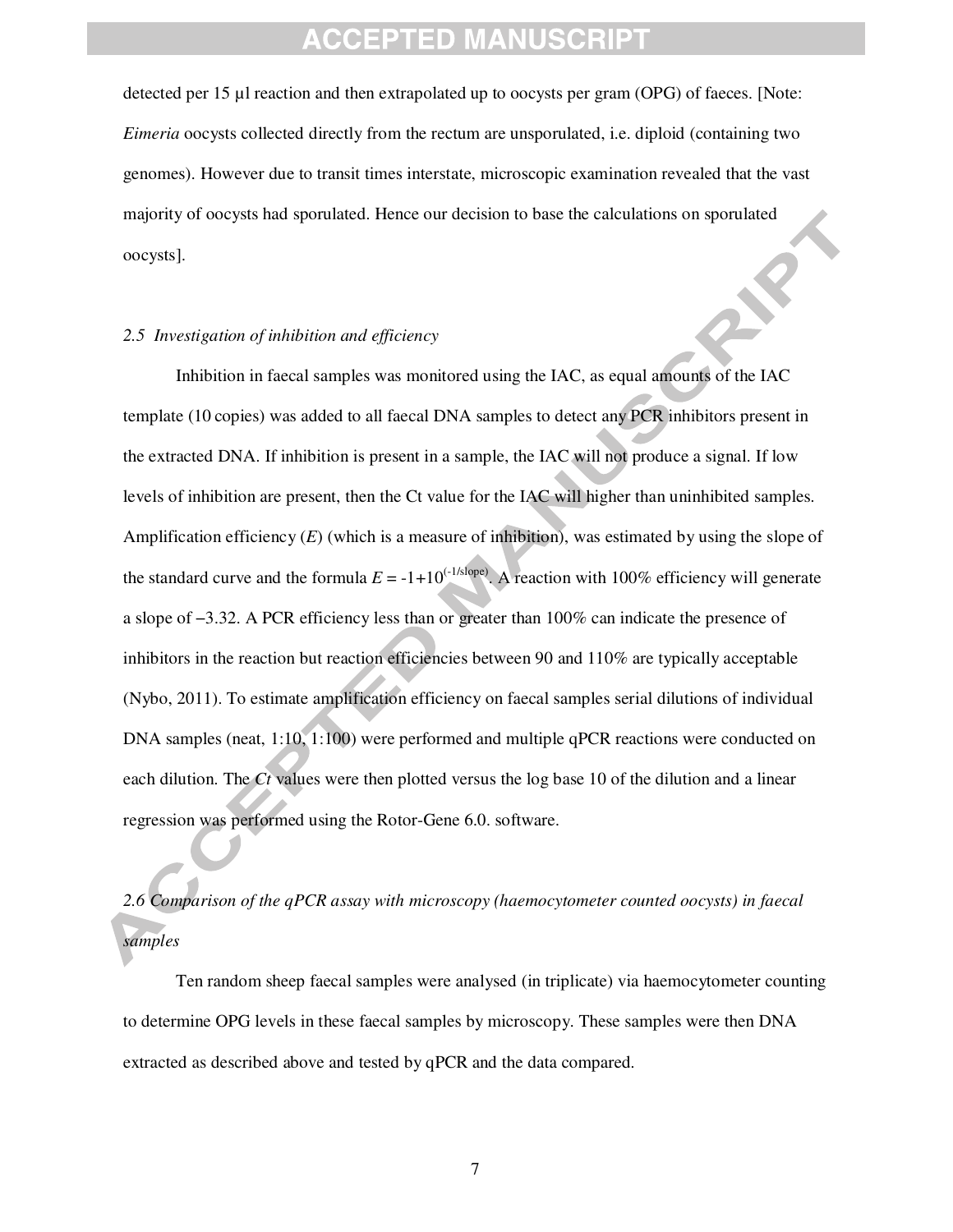#### *2.7 Sequence analysis*

For sequencing, a subset of 5 positives from each sampling at each farm  $(n = 120)$  were amplified at the 18S ribosomal RNA (rRNA) locus using a two-step nested protocol previously described which produced a 497-498 bp product (Pieniazek et al., 1996)*.* The amplified DNA fragments from the secondary PCR product were separated by gel electrophoresis and purified using an in house filter tip method and used for sequencing without any further purification as previously described (Yang et al., 2013). Purified PCR products were sequenced using an ABI  $Prism<sup>TM</sup>$  Dye Terminator Cycle Sequencing kit (Applied Biosystems, Foster City, California) according to the manufacturer's instructions. Nucleotide sequences were analyzed using Chromas lite version 2.0 (http://www.technelysium.com.au) and aligned with reference sequences from GenBank using Clustal W (http://www.clustalw.genome.jp).

#### *2.8 Statistical analysis*

Prevalences were expressed as the percentage of samples positive by PCR, with 95% confidence intervals calculated assuming a binomial distribution, using the software Quantitative Parasitology 3.0 (Rózsa et al., 2000). Chi-square and non-parametric analyses were performed using SPSS 21.0 (Statistical Package for the Social Sciences) for Windows (SPSS inc. Chicago, USA) to determine if there was any association between the prevalence and concentration of *Eimeria* oocysts at different sampling times and across states.

#### **3 Results**

#### *3.1 Specificity, sensitivity and efficiency testing of the 18S qPCR*

Evaluation of specificity of the 18S qPCR assay revealed no cross-reactions with other genera and detected all the *Eimeria* isolates tested (data not shown). Sensitivity analysis revealed that the assay could reliably detect ~80 copies of the cloned *Eimeria* amplicon per µl of faecal DNA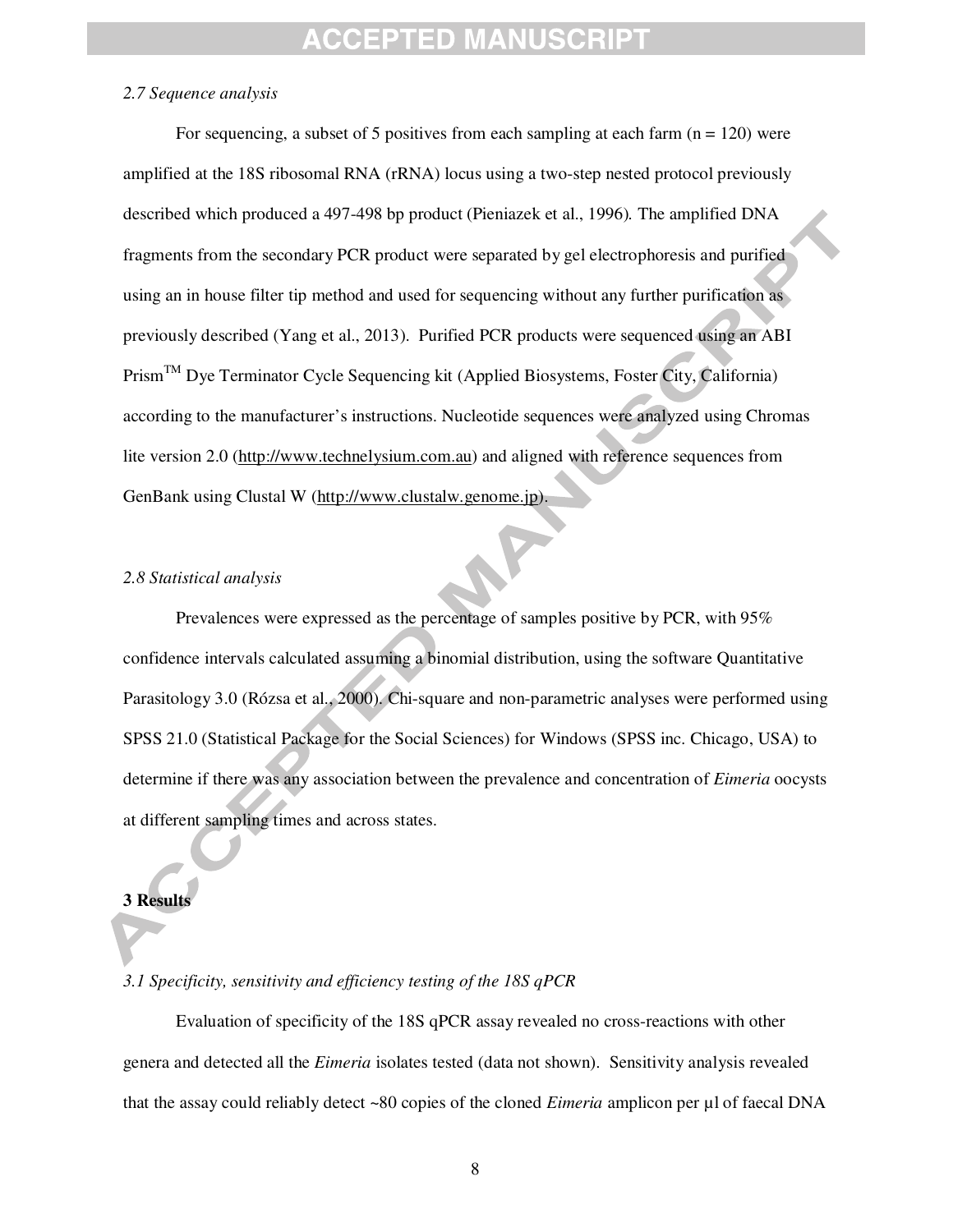extract which is equivalent to a sensitivity of <1 *Eimeria* oocyst per µl of faecal DNA extract. (i.e. for 100 spiked *Eimeria* plasmids, the actual mean numbers of target gene detected was 81.2 which equates to ~0.07 oocysts/ $\mu$ 1 (81.2/1,120). The mean RSQ was 0.98 and the % RDS = 1.1%. Therefore we can be confident that the qPCR assay is reliable and highly sensitive for *Eimeria*. In our hands, the incidence of PCR inhibition as determined by the IAC amplification was about 2%. If inhibition was evident, then the sample was diluted and re-amplified. The mean efficiency for the *Eimeria* qPCR was 95.3%.

#### *3.2 Comparison of the qPCR assay with haemocytometer counted oocysts in faecal samples*

To validate the relationship between hypothetical qPCR-derived OPG values and the actual OPG values that could be determined by microscopy, OPG values between haemocytometer counted oocysts and OPG determined by qPCR were compared on 10 random samples (Table 2). The correlation between qPCR and haemocytometer-counted OPG was significant (Pearson correlation = 0.979) but showed that OPGs calculated from qPCR was lower than OPG determined via microscopy (using a haemocytometer). The average OPG calculated by qPCR from 10 random samples was  $1,396 \ (\% RSD = 5.2)$  compared to  $1,657 \ (\% RSD = 6.9)$  for haemocytometer-counted oocysts. Therefore, microscopy detected on average ~16% more oocysts than qPCR, due to losses presumably from pipetting and DNA extraction (Table 2). This discrepancy was then factored into all the OPG values determined by qPCR (i.e. all were increased by 16%).

#### *3.3 Prevalence of Eimeria from 8 farms across 4 states*

The overall prevalence of *Eimeria* from 8 farms across 4 states over 3 sampling periods (weaning, post-weaning and pre-slaughter) was 18.1% (616/3,412) (Fig. 1 and supplementary Tables 4 and 5). There was no relationship between prevalence and the 3 sampling times ( $p>0.05$ ), as the peak prevalence occurred at different sampling times across the farms tested. There was however a significant difference between farms (p>0.05). The prevalence of *Eimeria* at the NSW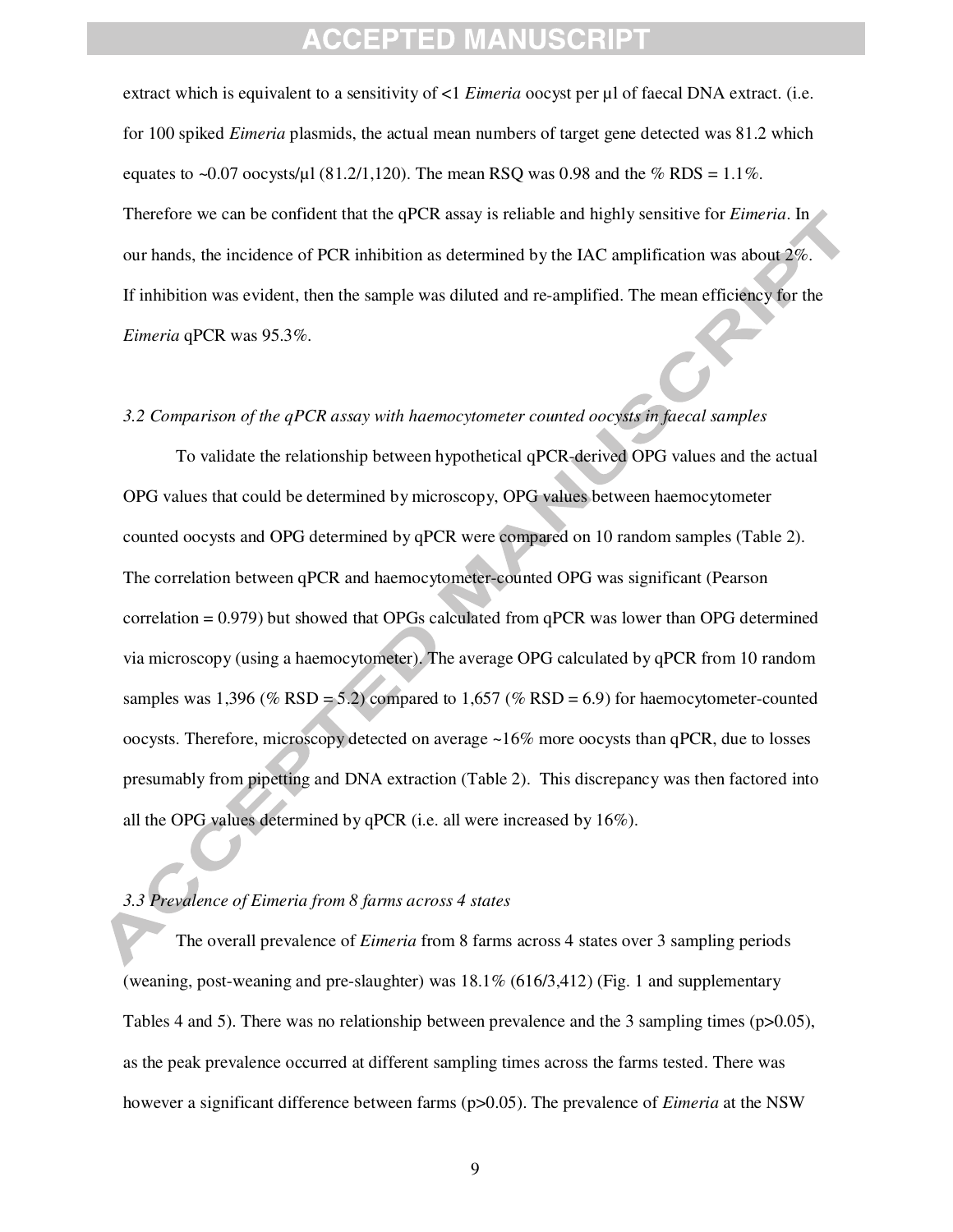farm was significantly higher than all other farms ( $p<0.05$ ) and peaked at 70% and 47.5% during the post-weaning and weaning periods respectively. There were smaller peaks for *Eimeria* at WA2  $(33.6\%)$ , Vic1  $(33.1\%)$  and SA1  $(20.8\%)$  (all at pre-slaughter) and at WA3 at weaning  $(20.8\%)$ . Only 3, 1, 2 and 1 lambs from NSW, Vic1, Vic2 and WA2 respectively were positive across all 3 samplings.

#### *3.4 Oocyst load from qPCR with the adjustment based on the haemocytometer count*

OPGs were also determined using qPCR (and adjusted up by 16%) (Fig. 2 and supplementary Tables 4 and 5). The highest median concentration of *Eimeria* oocysts  $g^{-1}$  was shed by lambs at weaning in SA2 (1.8  $x10^5$  oocysts  $g^{-1}$ ). Across the other farms, median *Eimeria* oocyst concentration peaked during the weaning period at Vic1 and WA3 (8.3 x 10<sup>3</sup> and 6.5 x 10<sup>4</sup> oocysts g<sup>-1</sup> respectively). Median *Eimeria* oocyst concentrations peaked during the post-weaning period at SA1 and NSW (5.5 x  $10^3$  and 7.1 x  $10^3$  oocysts g<sup>-1</sup> respectively). Median *Eimeria* oocysts concentration peaked during the pre-slaughter period at WA1 (2.4  $\times 10^3$  oocysts g<sup>-1</sup>). Median *Eimeria* oocyst concentrations in Vic2 were low at all samplings (290, 23 and 380 oocysts g<sup>-1</sup> respectively). The range of oocyst shedding at weaning overall across all states was  $23-2.1 \times 10^7$  and the median was 224. At post-weaning the range was  $23-1.3 \times 10^7$  and the median was  $1.1 \times 10^3$ . At pre-slaughter, the range was 23-2.1  $x10^5$  and the median was  $1.1x10^3$  (supplementary Table 4). Of the 7 samples that were positive at all 3 samplings, no trends were seen in oocysts concentration; some were low at the weaning sampling (89 to 774 oocysts  $g^{-1}$ ) and continued to increase at the preslaughter sampling (6.5 x 10<sup>3</sup> to 3.5 x 10<sup>4</sup> oocysts  $g^{-1}$ ) but others shed a decreased concentration of oocysts at the pre-slaughter sampling.

#### *3.4 Eimeria species*

Of the 616 positives, a subset of 5 positives from each sampling in each farm  $(n=120)$  were sequenced and of these, 118 sequences were successfully obtained (only 3 sequences were obtained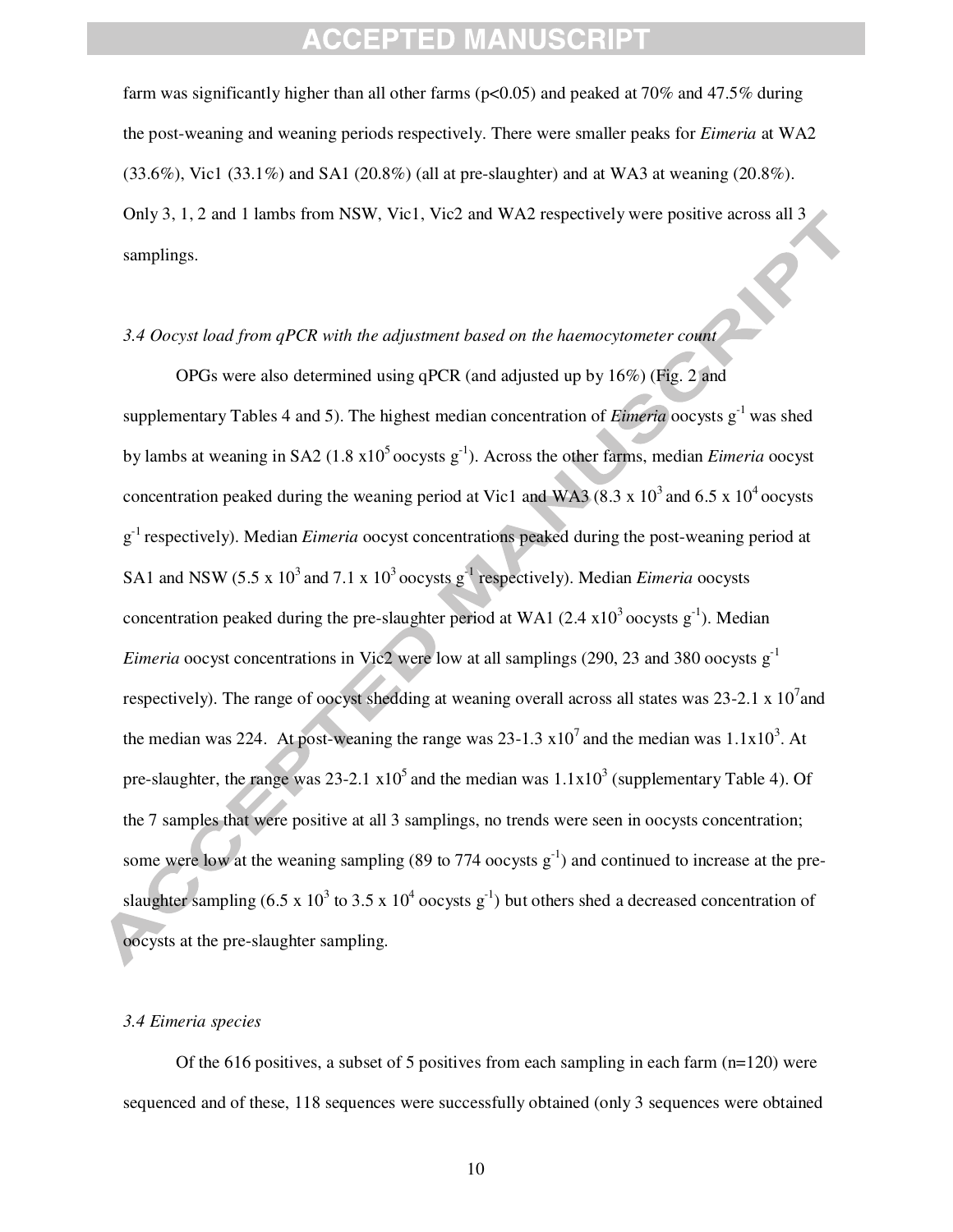from WA3 at post-weaning). The following species were identified; *E. crandallis* (48.3%, 57/118), *E. ahsata* (28%, 33/118)*, E. ovinoidalis* (10.1%, 12/118)*, E. weybridgensis* (10.1%, 12/118) *and E. cylindrica* (4.2%, 5/118) (Table 3). No mixed infections were detected.

Of the 118 isolates sequenced, *E. crandallis* was the most prevalent across all states and peaked at 53.3% (8/15) for NSW (Fig. 3). *Eimeria ahsata* was the second most prevalent species across all states and peaked at 33.3% (10/30) in Vic, with peaks of 25.6-26.7 across the other states. In WA and NSW, *E. weybridgensis* was the third most prevalent species, which peaked at 16.3% (5/38) in WA and 13.3% (2/15) in NSW. However, the prevalences for SA and Vic were lower at 6.7% (2/30) and 3.3% (1/30) respectively. *Eimeria ovinoidalis* was the fourth most prevalent with a 10% prevalence (3/30) for both SA and Vic. In WA and NSW, *E. ovinoidalis* prevalence was at 11.6% (5/43) and 6.7% (1/15) respectively. *Eimeria cylindrica* was detected in SA and Vic only at a prevalence of 6.7% (2/30) and 10.0% (3/30) respectively. All *E. cylindrica* isolates sequenced (n=5) were 100% identical to each other and exhibited 2 single nucleotide polymorphisms (SNP's) from bovine-derived *E. cylindrica* (GenBank accession number AB769616). A representative 18S sequence from *E. cylindrica* obtained from sheep in the present study (isolate SA2A27) has been deposited in GenBank under accession number KF29583.

#### **4 Discussion**

In the present study, the prevalence, oocyst concentration and species of *Eimeria* were assessed from lamb faecal samples at three sampling periods (weaning, post-weaning and preslaughter) from eight farms across four Australian states using a novel qPCR at the 18S locus.

The qPCR assay was very specific for *Eimeria,* as it detected all the *Eimeria* species tested and did not cross-react with the non-*Eimeria* isolates analysed. The sensitivity of the assay was determined by cloning an *Eimeria* 18S PCR amplicon into a plasmid vector, and then spiking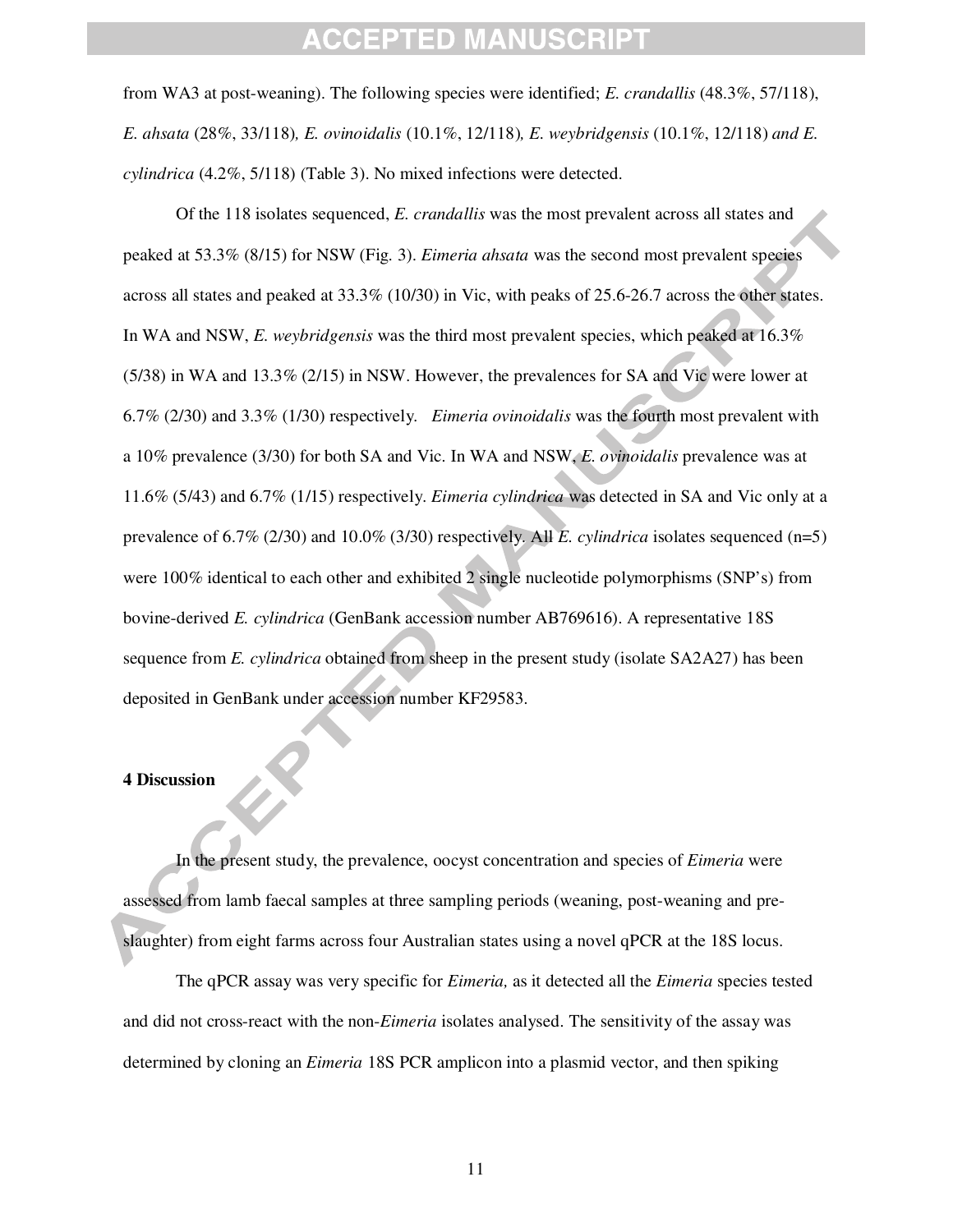known amounts of plasmid into faecal samples, extracting the DNA and screening by qPCR. The assay could reliably detect < 1 *Eimeria* oocyst per µl of faecal DNA extract.

Whilst numerous studies have conducted single point prevalence analysis by sampling a random selection of lambs or sheep within a flock at a specific time, few studies have conducted longitudinal analysis. This is important as the determination of prevalence at one sampling, may not provide a true indication of the overall prevalence in flocks over an extended period of time. Reported sporadic oocyst excretion by *Eimeria*, requires multiple faecal samples to be collected for an accurate diagnosis, as a negative specimen would indicate that an animal was not infected when there might actually be a pattern of intermittent oocyst excretion (Skirnisson and Hansson, 2006; Skirnisson, 2007).

In the present study, the overall prevalence of *Eimeria* from 8 farms across 4 states over 3 sampling periods (weaning, post-weaning and pre-slaughter) was 18.1% (616/3412). The prevalence varied widely between states and at different sampling points. The highest prevalence was identified in NSW, which peaked at 70% during the post-weaning period and the lowest prevalence was at WA1, which ranged from 5.8-10.7%. Differences in prevalence could be related to a wide range of factors, including environment, socking density and potential for contamination of feed/water. The sites chosen represented a range of different environments in which sheep are farmed throughout Australia. The WA farms were all located in southern Western Australia and experienced a Mediterranean environment (hot, dry summers and cool, wet winters) with a predominantly winter rainfall pattern and had similar average annual rainfall, ranging between 450 and 550 mm. The SA farms also experienced a Mediterranean climate with average rainfall ranging between 430 and 550 mm. The Vic farms experienced higher rainfall in winter with (620-750 mm/year) but milder summers whereas the NSW farm experienced relatively cold winters with warm wet summers (495 mm/year). However, given the lack of detailed weather information available for each site, it is difficult to link these prevalences with obvious environmental effects.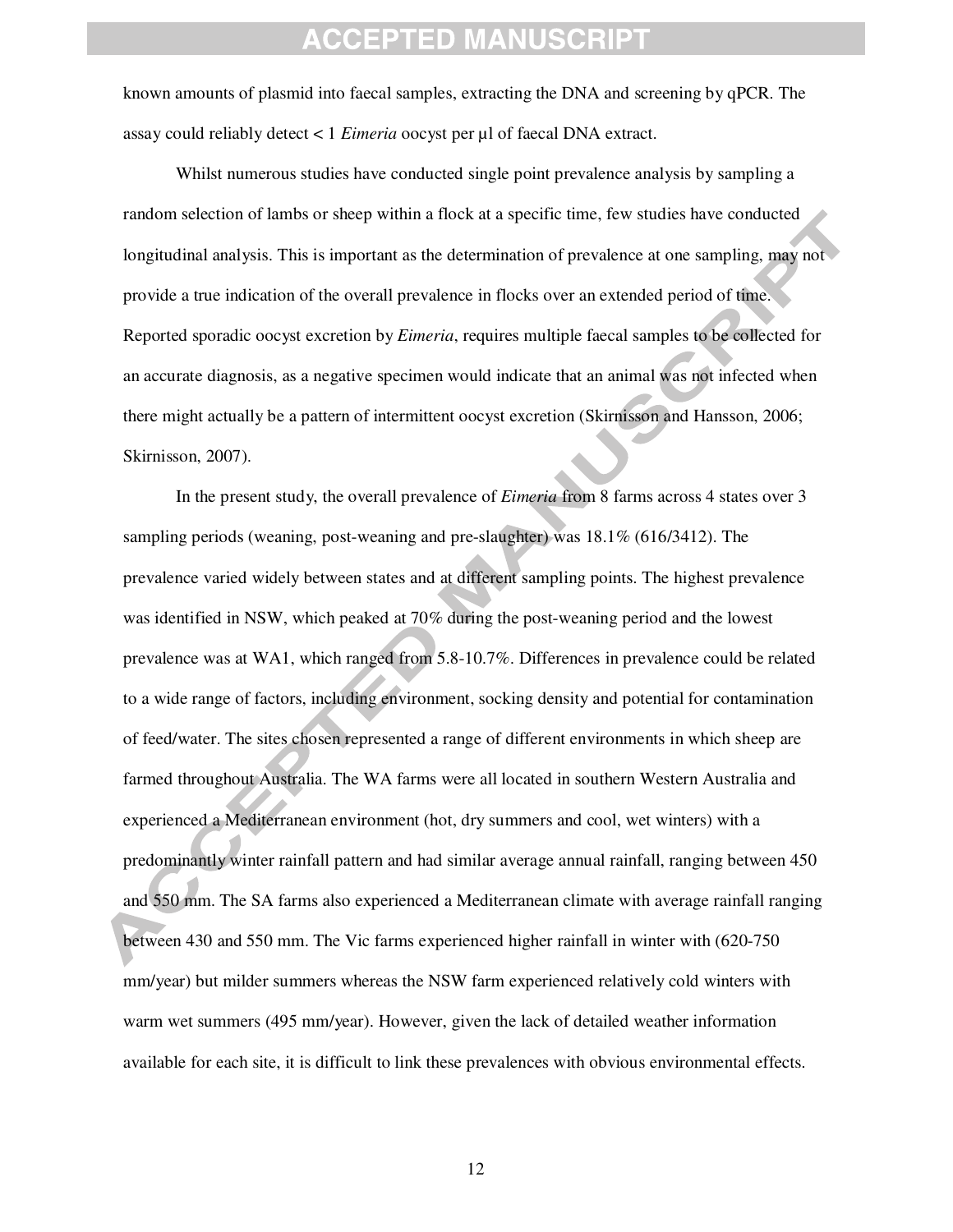Previous prevalence studies on *Eimeria* in sheep, conducted in Australia, have been based on microscopy. One study conducted in South Australia detected *Eimeria* oocysts in 80% of sheep examined (n=136) (O'Callaghan et al., 1987). The most recent study, reported overall prevalences of 58.9% and 71.4% for *Eimeria* in two West Australian farms (Sweeny et al., 2011). In Papua New Guinea, a prevalence of 17% was reported for *Eimeria* in sheep by microscopy (Koinari et al., 2012).

Oocyst concentration  $(g^{-1})$  was also determined using qPCR and validated using haemocytometer counted oocysts from the same samples. Results showed good agreement between both methods but that microscopy detected on average ~16% more oocysts than qPCR, due to losses presumably from pipetting and DNA extraction. Previous studies have reported a substantial decrease in sensitivity in PCR detection of *Eimeria* oocysts in DNA extracted from faecal samples compared with DNA amplification from purified oocyst DNA. For example, Morgan et al. (2009), developed a qPCR targeting rDNA ITS-2 and reported that the inclusion of faecal material decreased the sensitivity by 10 to 100-times depending on initial sample concentration. More recently, Kumar et al. (2014) targeted the 18S gene, spiked oocysts into faeces and found that the lower limit of detection was ~20,000 OPG. However in the latter study, a single round PCR amplifying ~1,790 bp region of the 18S gene based on primers by Schwarz et al. (2009) was used. In the present study, the amplicon size was only ~85 bp and would therefore be much more sensitive. In addition, we employed four freeze-thaw cycles, followed by DNA extraction using a Power Soil DNA Kit, which includes a mechanical bead disruption step using glass beads to increase the efficiency of DNA extraction. The paper by Morgan et al. (2009) was based on the QIAamp DNA Stool Mini Kit (Qiagen, Valencia, CA, USA), which does not include a mechanical bead disruption step and their protocol did not include freeze-thaw cycles.

 The overall median oocyst shedding (across all states) peaked during post-weaning and preslaughter (supplementary Table 5). This is in contrast to previous studies that have reported that peak oocyst shedding was reached around the period of weaning (Chartier and Paraud, 2012). For

13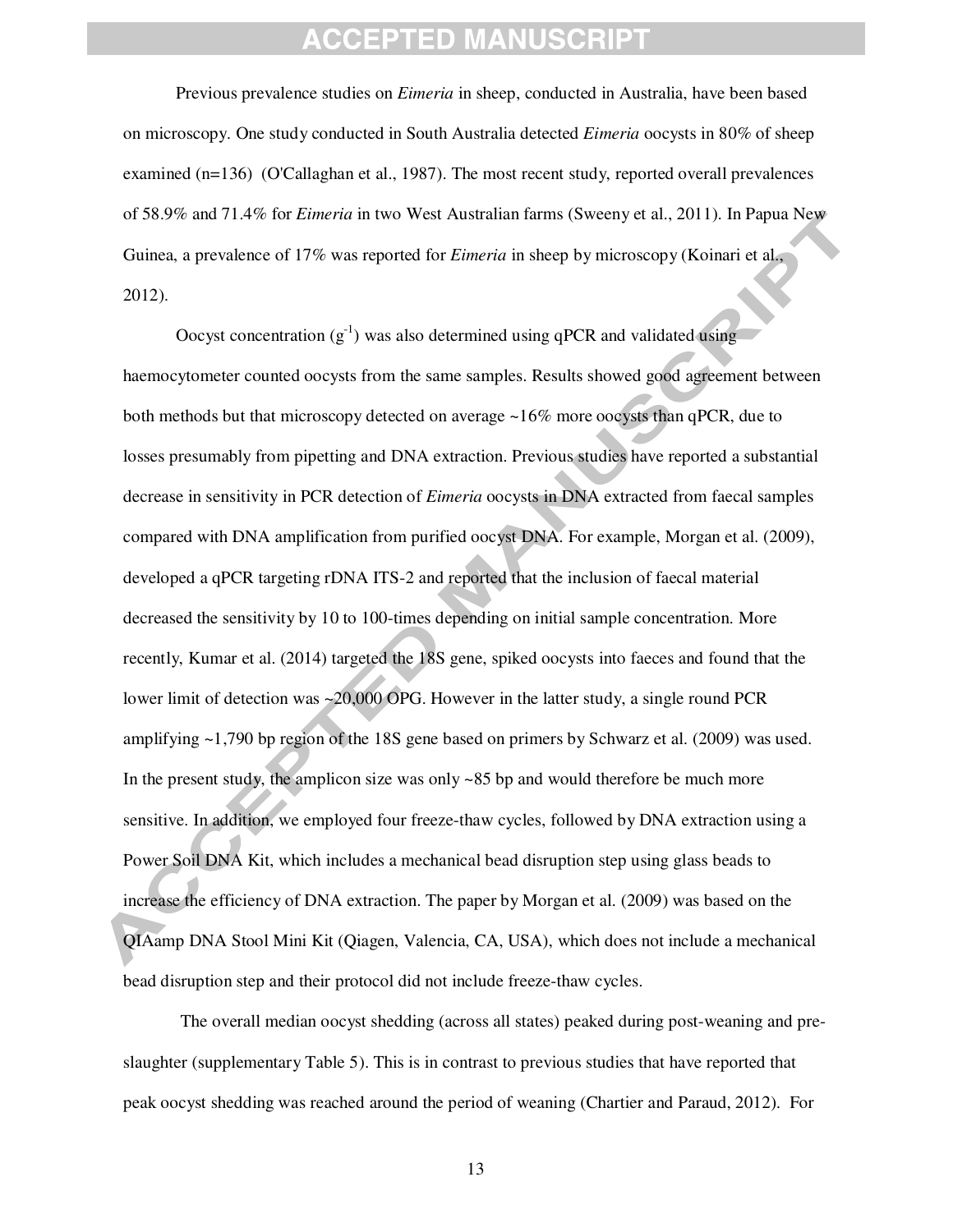example, in Bangladesh, it was reported that younger sheep passed higher numbers of *Eimeria* oocysts than older animals with a peak at around 4-6 weeks of age  $(7.9 \times 10^5 \text{ oocysts/g}$  of faeces) (Karim et al., 1990), with a similar pattern seen in UK sheep (Gregory et al., 1983). Another study reported that *Eimeria* shedding in sheep in Iceland ranged from 300 to 4.9 x 10<sup>4</sup> g<sup>-1</sup>, peaking just after weaning (Skirnisson and Hansson, 2006; Skirnisson, 2007). Other studies have reported a mean of  $\sim$ 2,838 g<sup>-1</sup> for sheep in Sudan (Abakar et al., 2013), while a study in Kenya reported peaks of 1.1 x 10<sup>4</sup> in sheep with a mean of 1.1 x 10<sup>3</sup> in sheep < 1 year of age (Kanyari, 1993). One study suggested a genetic component in the determination of oocyst ouput (Yvore et al., 1992). The reasons for the higher oocyst output during post-weaning and pre-slaughter (compared to weaning) in the present study are unknown, but may be due to stress or to polyparasitism reducing host immunity as these sheep were known to be co-infected with *Giardia*, *Cryptosporidium*, bacteria and strongyle worms (Yang et al., 2014a; 2014b and unpublished).

There are some obvious limitations to the present study. DNA extractions are rarely 100% efficient and target copy numbers were converted to estimates of oocyst numbers based on the number of 18S gene copies present in *E. tenella* (Lim et al., 2012). The 18S copy number for *Eimeria* species in sheep is unknown and may not be the same. However, the ability to generate even crude OPG estimates using a rapid high through-put method has distinct advantages over microscopy, which is very time-consuming and lacks sensitivity (Haug et al., 2007). Future studies will include an in-depth comparison of qPCR data with faecal samples spiked with known numbers of oocysts.

Of the subset of 118 isolates sequenced in the present study, a total of 5 species were identified; *E. crandallis, E. ahsata, E. ovinoidalis, E. weybridgensis and E. cylindrica.* Of these, *E. crandallis* and *E. ovinoidalis,* the most pathogenic species in sheep were responsible for 58.5% of infections typed. This is the first report of ovine species of *Eimeria* from NSW, Vic and WA. A previous study in South Australia identified the following *Eimeria* species in sheep; *E. crandallis/E. weybridgensis* (76%), *E. ovina* (55%), *E. ovinoidalis* (54%), *E. granulosa* (49%), *E. parva/E.* 

14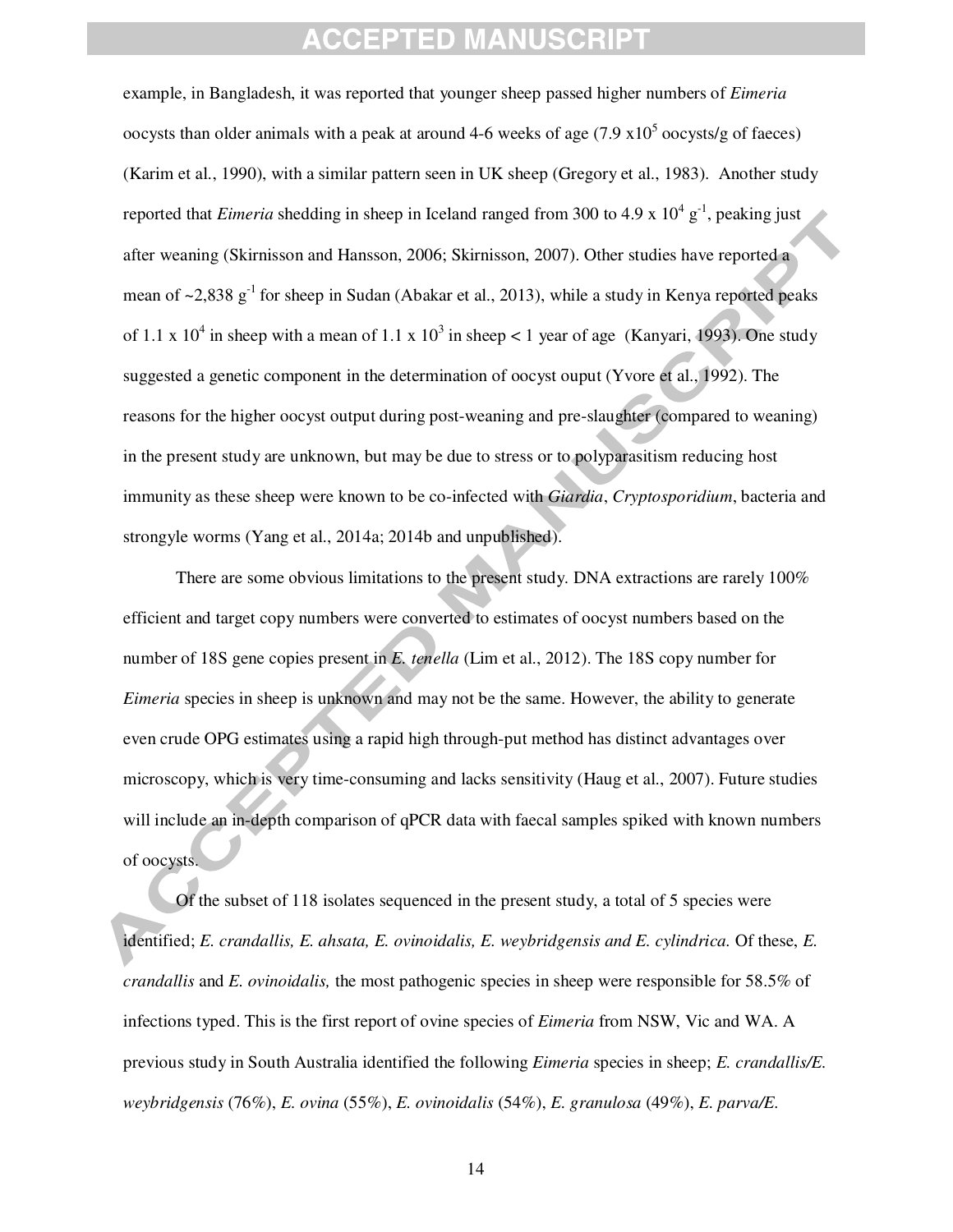*pallida* (44%), *E. intricata* (37%), *E. ahsata* (31%), *E. faurei* (24%), and *E. punctata* (1%). (O'Callaghan et al., 1987). In the present study, only 5 species of *Eimeria* were detected, but this may be due to the fact that only a small subset of positives (118/616) were typed. Individual sheep faecal samples usually contain several species of *Eimeria* (O'Callaghan et al., 1987; Saratsis et al., 2011), however in the present study, no mixed infections were detected. This is likely due to the most abundant species being amplified by PCR. This could be overcome by the use of speciesspecific primers or by cloning each amplicon and sequencing multiple clones or via deep sequencing using next generation sequencing. However, this was beyond the scope of the present study. Around the world, it has been reported that in temperate areas like western Europe, the most prevalent *Eimeria* species are *Eimeria ovinoidalis* followed by *Eimeria weybridgensis/crandallis* in sheep (Reeg et al., 2005). In lambs in Germany, faecal samples with 3, 4 or 5 species of *Eimeria* are frequent with a predominance of *E. ovinoidalis* in high oocyst count samples (Dittmar et al., 2010; Reeg et al., 2005).In dry tropical areas such as Senegal, the main species of *Eimeria* in sheep are *E. ovinoidalis* (76%), *E. crandallis* (62%), *Eimeria ahsata* (28%) and *E. parva* (25%) (Vercruysse, 1982).

In the present study, *E. cylindrica* was detected in two out of 15 sheep in SA2 and 3 out of 15 sheep in Vic2. This species is a bovine *Eimeria* species (Duszynski et al., 2000) and has not been reported previously in sheep as *Eimeria* species are thought to be host-specific (Chartier and Paraud, 2012). Both SA2 and Vic2 properties also had cattle and thus it is possible that this was mechanical transmission due to ingestion of infected cattle faeces. Oocyst shedding numbers in these animals ranged from 19 to 3.2 x  $10^5$  g<sup>-1</sup>. It may also be possible that ruminant *Eimeria* species are not as rigidly host-specific as previously thought as has been shown to be the case with *Cryptosporidium* (Xiao, 2010). However, it also be noted that only a single locus was used in the present study and no microscopic evidence of *E. cylindrica* in these samples was obtained. Further studies are required to determine if the identification of *E. cylindrica* in these sheep was due to an actual infection or mechanical transmission.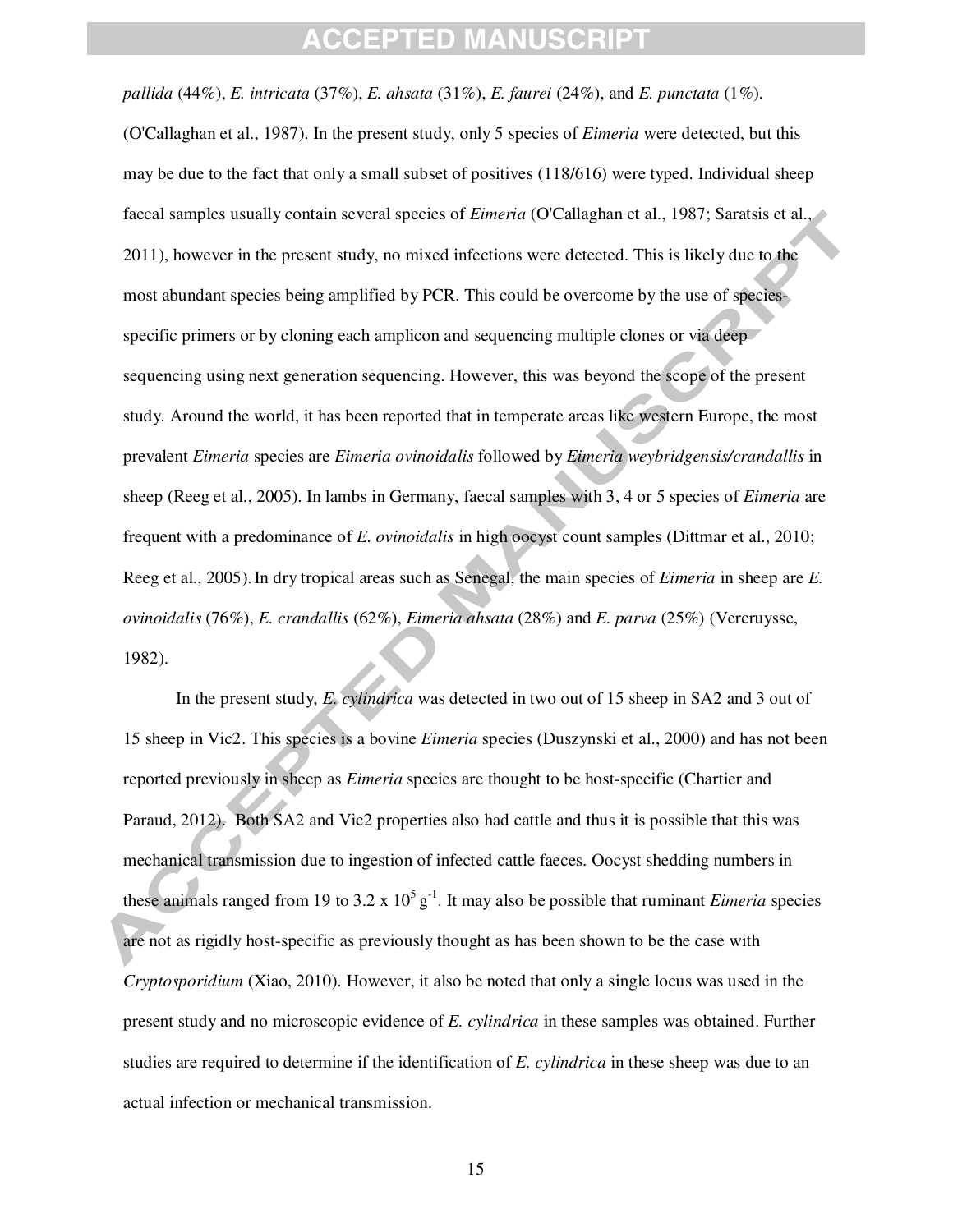In conclusion, the present study identified that *Eimeria* is prevalent in lambs across Australia and that individual lambs can shed large amounts of *Eimeria* oocysts. It also revealed that of the 118 isolates typed, pathogenic *Eimeria* species were found in 58.5% of samples. Further studies are required to determine the extent of economic loss associated with *Eimeria* in sheep.

#### **Acknowledgements**

ACCEPTED

This study was funded by Meat and Livestock Australia (MLA), Australian Wool Innovation Limited (AWI) and the Australian Government. We thank the participating farmers for their support and providing access to sheep for sample collection. We thank Justin Hoad for providing faecal samples from NSW. Samples from the WA farms were collected by Joshua Sweeny.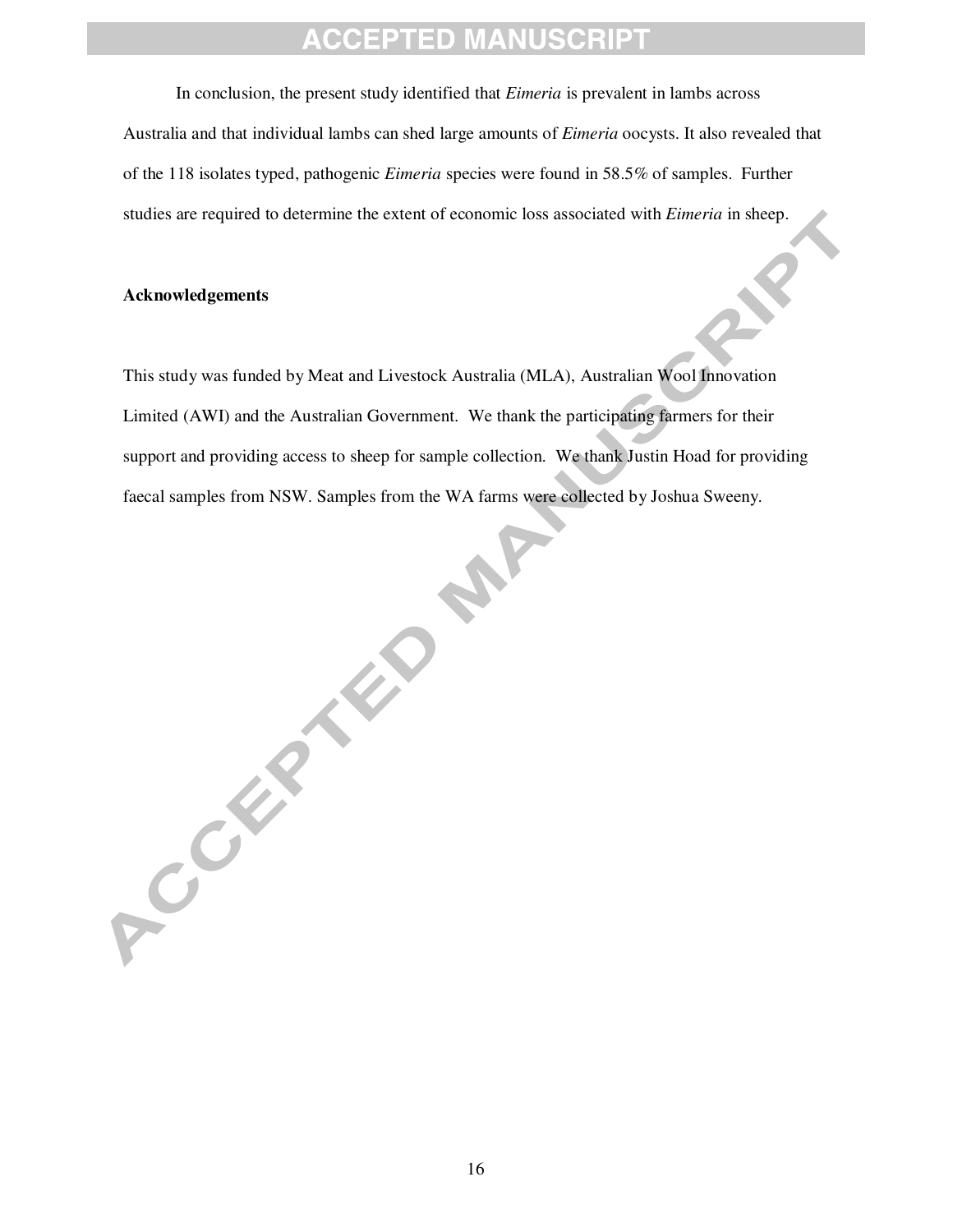#### **References**

- Abakar, A.D., Abd Almalaik, A.A., Bashar, A.E., 2013. Prevalence of *Eimeria* and *Moniezia* infection in small ruminants of Tulus area in South Darfur State, Western Sudan. XX International Congress of Mediterranean Federation of Health and Production of Ruminants. Feb. 2013.
- Chartier, C., Paraud, C., 2012. Coccidiosis due to *Eimeria* in sheep and goats, a review. Small Ruminant Res. 103, 84-92.
- Coop, R.L., Wright, S.E., 2000, Diseases of Sheep. Blackwell Science, Oxford, United Kingdom.
- Dittmar, K., Mundt, H.-C., Grzonka, E., Daugschies, A., Bangoura, B., 2010. Ovine coccidiosis in housed lambs in saxony-anhalt (Central Germany). Berl. Munch. Tierarzt. Wochenschr. 123, 49-57.
- Duszynski, D.W., Couch, L. Upton, S.J., 2000. Coccidia of the world. Available at: http://biology.unm.edu/biology/coccidia/home.html
- Foreyt, W.J., 1990. Coccidiosis and cryptosporidiosis in sheep and goats. The Veterinary Clinics of North America. Food Animal Practice 6, 655-670.
- Gregory, M.W., Catchpole, J., Joyner, L.P., Parker, B.N.J., 1983. Observations on the epidemiology of coccidial infections in sheep under varying conditions of intensive husbandry including chemoprophylaxis with monensin. Parasitol. 87, 421-427.
- Gregory, M.W., Catchpole, J., 1987. Ovine coccidiosis: Pathology of *Eimeria ovinoidalis* infection. Int. J. Parasitol. 17, 1099-1111.
- Gregory, M.W., Catchpole, J., 1990. Ovine coccidiosis: The pathology of *Eimeria crandallis* infection. Int. J. Parasitol. 20, 849-860.
- Haug, A., Thebo, P., Mattsson, J.G., 2007. A simplified protocol for molecular identification of *Eimeria* species in field samples. Vet. Parasitol. 146, 35-45.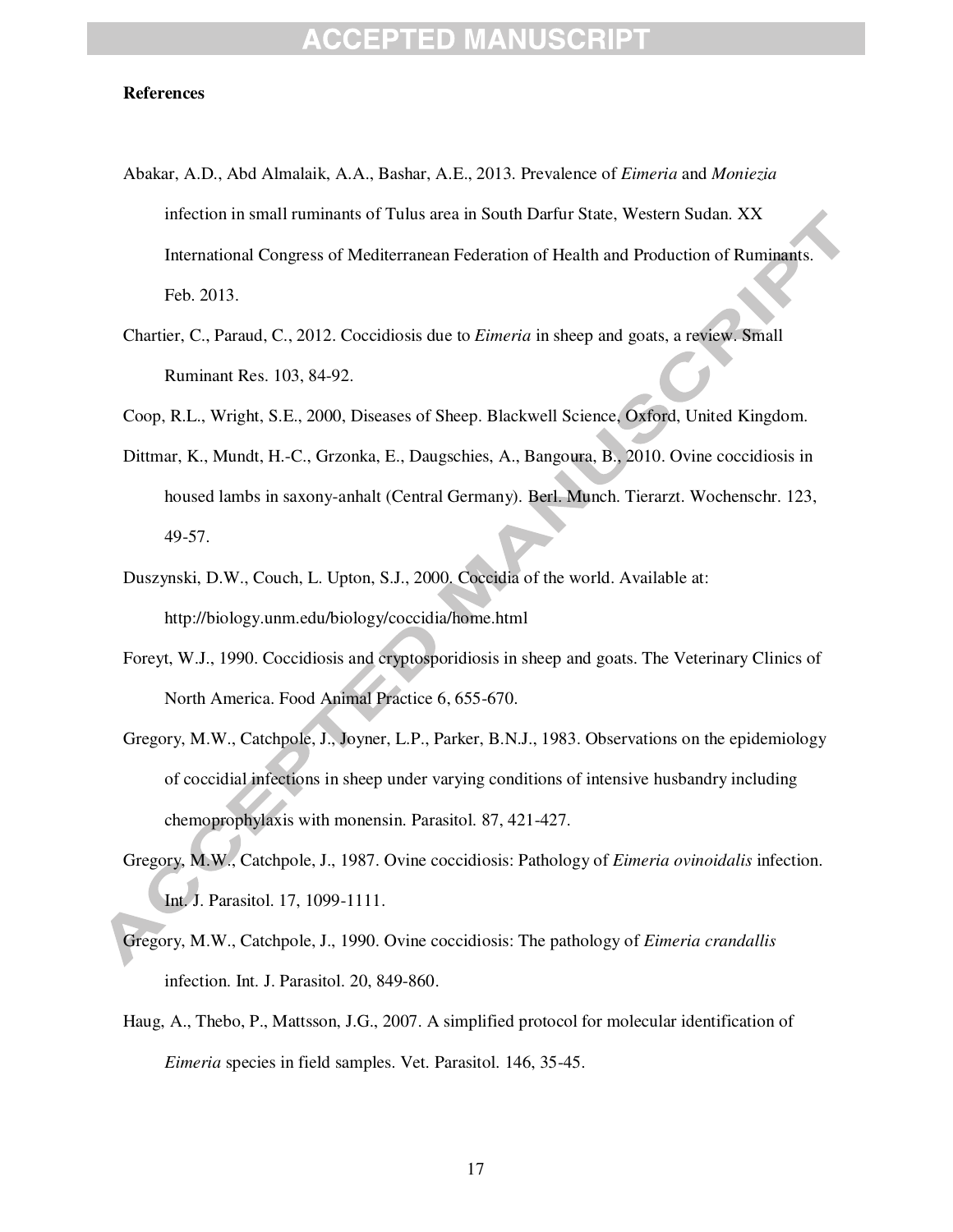- Kanyari, P.W., 1993. The relationship between coccidial and helminth infections in sheep and goats in Kenya. Vet. Parasitol. 51, 137-141.
- Karim, M.J. Begum, N., Rahman, M.H., 1990. Age susceptibility and seasonal dynamics of coccidiosis in cattle and sheep. Bangladesh Vet. 7, 22-26
- Kaya, G., Dale, C., Maudlin, I., Morgan, K., 2007. A novel procedure for total nucleic acid extraction from small numbers of *Eimeria* species oocysts. Turkiye Parazitol. Derg. 31, 180- 183.
- Koinari, M., Karl, S., Ryan, U., Lymbery, A.J., 2012. Infection levels of gastrointestinal parasites in sheep and goats in Papua New Guinea. J. Helminthol. 11, 1-7.
- Kumar, S., Garg, R., Moftah, A., Clark, E.L., Macdonald, S.E., Chaudhry, A.S., Sparagano, O., Banerjee, P.S., Kundu, K., Tomley, F.M., Blake, D.P., 2014. An optimised protocol for molecular identification of *Eimeria* from chickens. Vet. Parasitol. 199, 24-31.
- Lim, L.S., Tay, Y.L., Alias, H., Wan, K.L., Dear, P.H., 2012. Insights into the genome structure and copy-number variation of *Eimeria tenella*. BMC Genomics. 13, 389.
- Morgan, J.A., Morris, G.M., Wlodek, B.M., Byrnes, R., Jenner, M., Constantinoiu, C.C., Anderson, G.R., Lew-Tabor, A.E., Molloy, J.B., Gasser, R.B., Jorgensen, W.K., 2009. Real-time polymerase chain reaction (PCR) assays for the specific detection and quantification of seven *Eimeria* species that cause coccidiosis in chickens. Mol. Cell Probes. 23, 83-89.

Nybo, K., 2011. qPCR efficiency calculations. Biotechniques. 51, 401-402.

- O'Callaghan, M.G., O'Donoghue, P.J., Moore, E., 1987. Coccidia in sheep in South Australia. Vet. Parasitol. 24, 175-83.
- Pieniazek N.J., Slemenda, S.B., da Silva, A.J., Alfano, E.M., Arrowood, A.J., 1996. PCR confirmation of infections with *Cyclospora cayetanensis*. Emerg. Infect. Dis. 2, 357-359.
- Platzer, B., Prosl, H., Cieslicki, M., Joachim, A., 2005. Epidemiology of *Eimeria* infections in an Austrian milking sheep flock and control with diclazuril. Vet. Parasitol. 129, 1-9.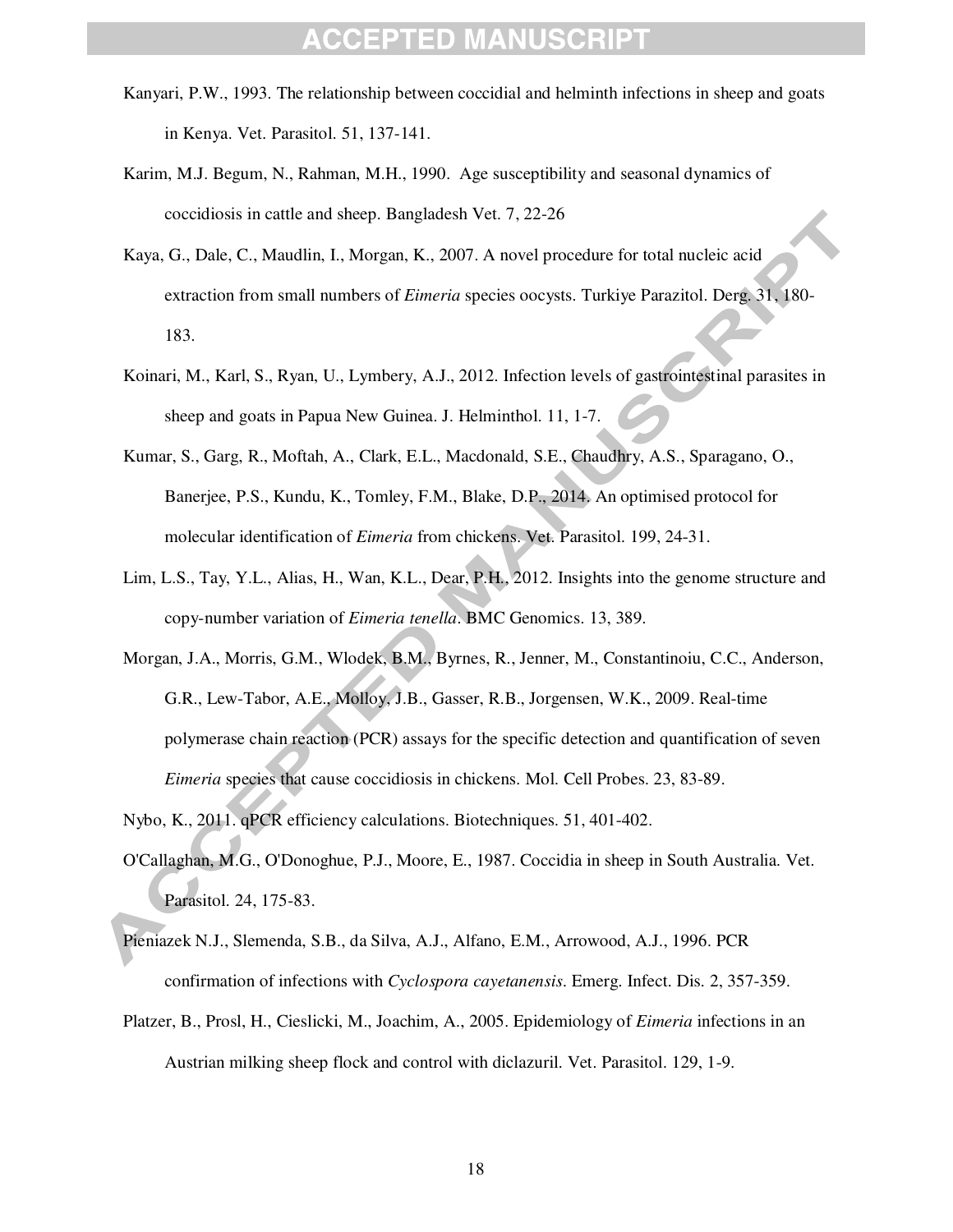- Raj, G.D., Aarthi, S., Selvabharathi, R., Raman, M., Blake, D.P., Tomley, F.M., 2013. Real-time PCR-based quantification of *Eimeria* genomes: a method to outweigh underestimation of genome numbers due to PCR inhibition. Avian Pathol. 42, 304-8.
- Reeg, K.J., Gauly, M., Bauer, C., Mertens, C., Erhardt, G., Zahner, H., 2005. Coccidial infections in housed lambs: oocyst excretion, antibody levels and genetic influences on the infection. Vet. Parasitol. 127, 209-219.
- Rózsa, L., Reiczigel, J. Majoros, G. 2000. Quantifying parasites in samples of hosts. J. Parasitol. 86, 228-232.
- Saratsis, A., Joachim, A., Alexandros, S., Sotiraki, S., 2011. Lamb coccidiosis dynamics in different dairy production systems. Vet. Parasitol. 181, 131-138.
- Schwarz, R.S., Jenkins, M.C., Klopp, S., Miska, K.B., 2009. Genomic analysis of *Eimeria* spp, populations in relation to performance levels of broiler chicken farms in Arkansas and North Carolina. J. Parasitol. 95, 871-880
- Skirnisson, K., Hansson, H., 2006. Causes of diarrhoea in lambs during autumn and early winter in an Icelandic flock of sheep. Icel. Agric. Sci 19, 43-57.
- Skirnisson, K. 2007. *Eimeria* spp. (Coccidia, Protozoa) infections in a flock of sheep in Iceland: Species composition and seasonal abundance. Icel. Agric. Sci. 20, 73-80
- Sweeny, J.P., Ryan, U.M., Robertson, I.D., Jacobson, C., 2011. *Cryptosporidium* and *Giardia* associated with reduced lamb carcase productivity. Vet. Parasitol. 182, 127-139.
- Sweeny, J.P. 2012. Determining the impact of protozoan and strongylid parasites on meat lamb productivity. Ph.D Thesis. Murdoch University.
- Taylor, S.M., O'Hagan, J., McCracken, A., McFerran, J.B., Purcell, D.A., 1973. Diarrhoea in intensively-reared lambs. Vet. Rec. 93, 461-464.
- Taylor, M.A., Catchpole, J., 1994. Review article: coccidiosis of domestic ruminants. Appl. Parasitol. 35, 73-86.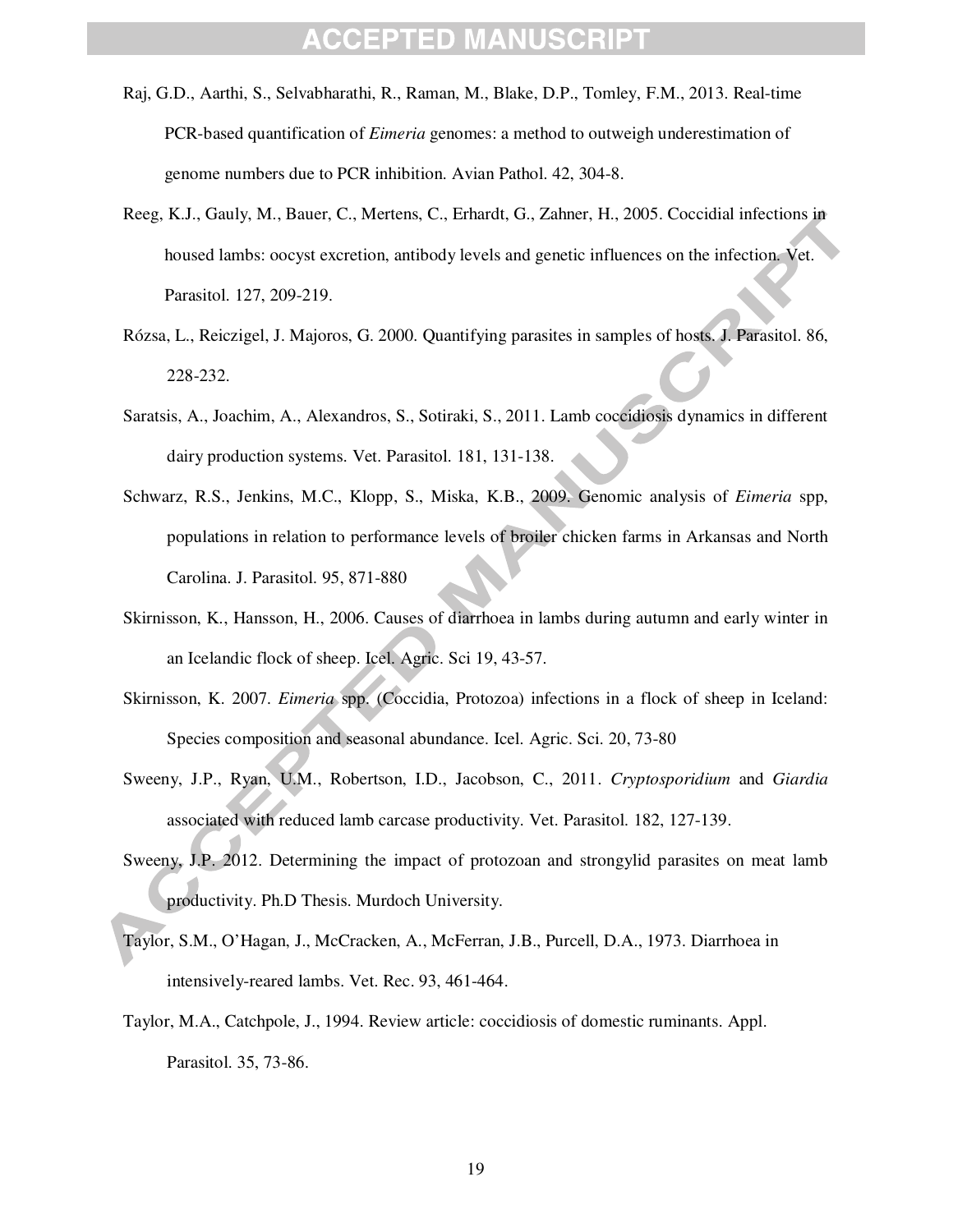- Taylor, M.A., Catchpole, J., Marshall, J., Marshall, R.N., Hoeben, D., 2003. Histopathological observations on the activity of diclazuril (Vecoxan®) against the endogenous stages of *Eimeria crandallis* in sheep. Vet. Parasitol. 116, 305-314.
- Taylor, M.A., Marshall, R.N., Marshall, J.A., Catchpole, J., Bartram, D., 2011. Dose-response effects of diclazuril against pathogenic species of ovine coccidia and the development of protective immunity. Vet. Parasitol. 178, 48-57.
- Tenter, A.M., Barta, J.R., Beveridge, I., Duszynski, D.W., Mehlhorn, H., Morrison, D.A., Thompson, R.C, Conrad, P.A., 2002. The conceptual basis for a new classification of the coccidia. Int. J. Parasitol. 32, 595-616.
- Vercruysse, J., 1982. The coccidia of sheep and goats in Senegal. Vet. Parasitol. 10, 297-306.
- Vrba, V., Blake, D.P., Poplstein, M., 2010. Quantitative real-time PCR assays for detection and quantification of all seven *Eimeria* species that infect the chicken. Vet. Parasitol. 174,183-90.
- Wright, S.E., Coop, R.L., 2000. Cryptosporidiosis and coccidiosis. In: Diseases of sheep (fourth ed.) Blackwell Publishing, Oxford, UK. 2007. pp. 179–185
- Xiao, L., 2010. Molecular epidemiology of cryptosporidiosis: an update. Exp. Parasitol. 124, 80-89.
- Yang, R., Murphy, C., Song, Y., Ng-Hublin, J., Estcourt, A., Hijjawi, N., Chalmers, R., Hadfield, S., Bath, A., Gordon C., Ryan, U.M., 2013. Specific and quantitative detection and identification of *Cryptosporidium hominis* and *C. parvum* in clinical and environmental samples. Exp. Parasitol. 135, 142-147.
- Yang, R., Jacobson, C., Gardner, G., Carmichael, I., Campbell, A.J.D., Ryan, U., 2014a. Development of a quantitative PCR (qPCR) for *Giardia* and analysis of the prevalence, cyst shedding and genotypes of Giardia present in sheep across four states in Australia. Exp. Para. 137, 46-52.
- Yang, R., Jacobson, C., Gardner, G., Carmichael, I., Campbell, A.J.D., Ng-Hublin, J., Ryan, U., 2014b. Longitudinal prevalence, oocyst shedding and molecular characterisation of *Cryptosporidium* species in sheep across four states in Australia. Vet Parasitol. 200, 50-58.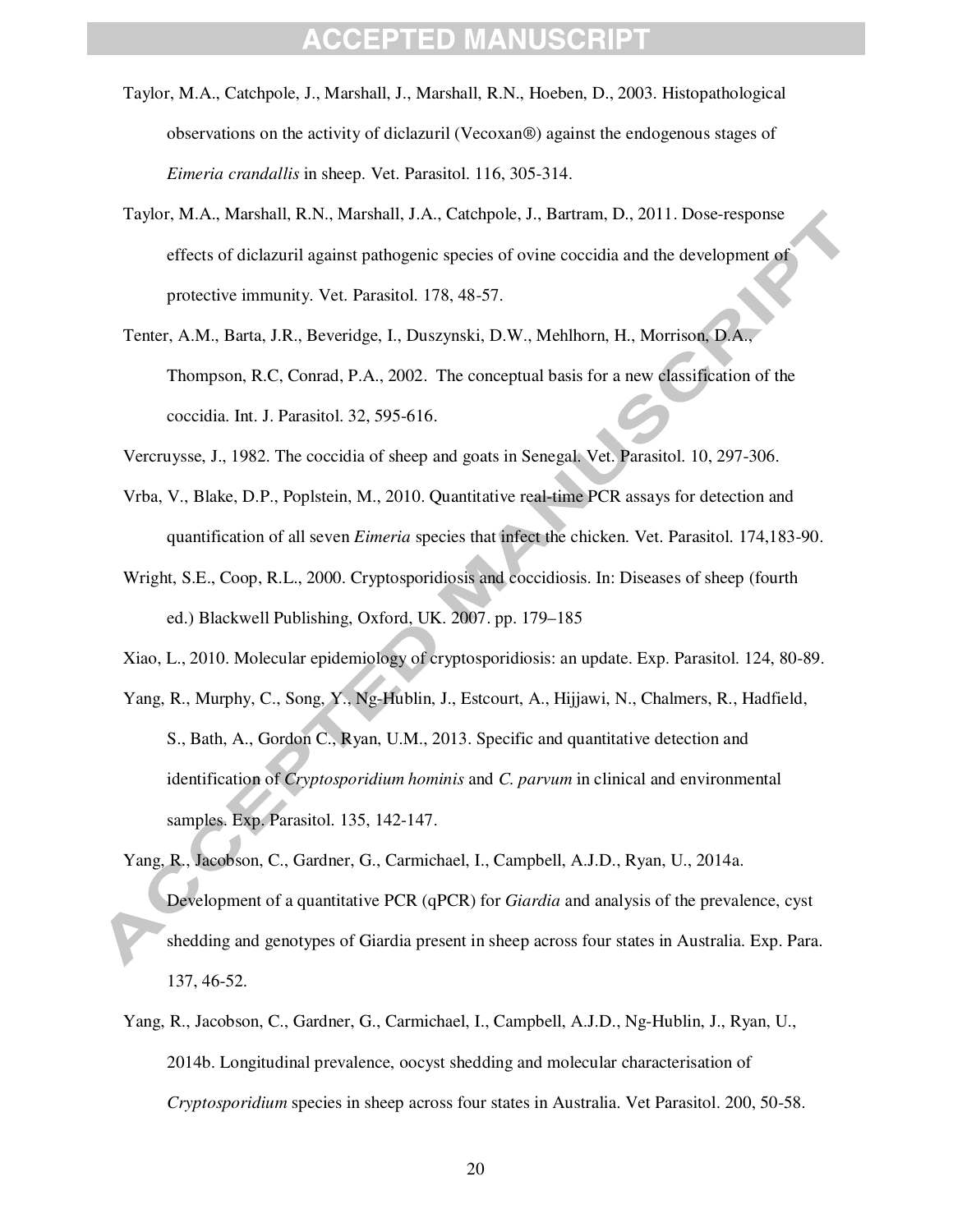Yvore, P., Cabaret, J., Solon, S., 1992. Repeatability of ovine faecal oocyst counts in natural

infections with *Eimeria* spp. Int. J. Parasitol. 22, 515-518.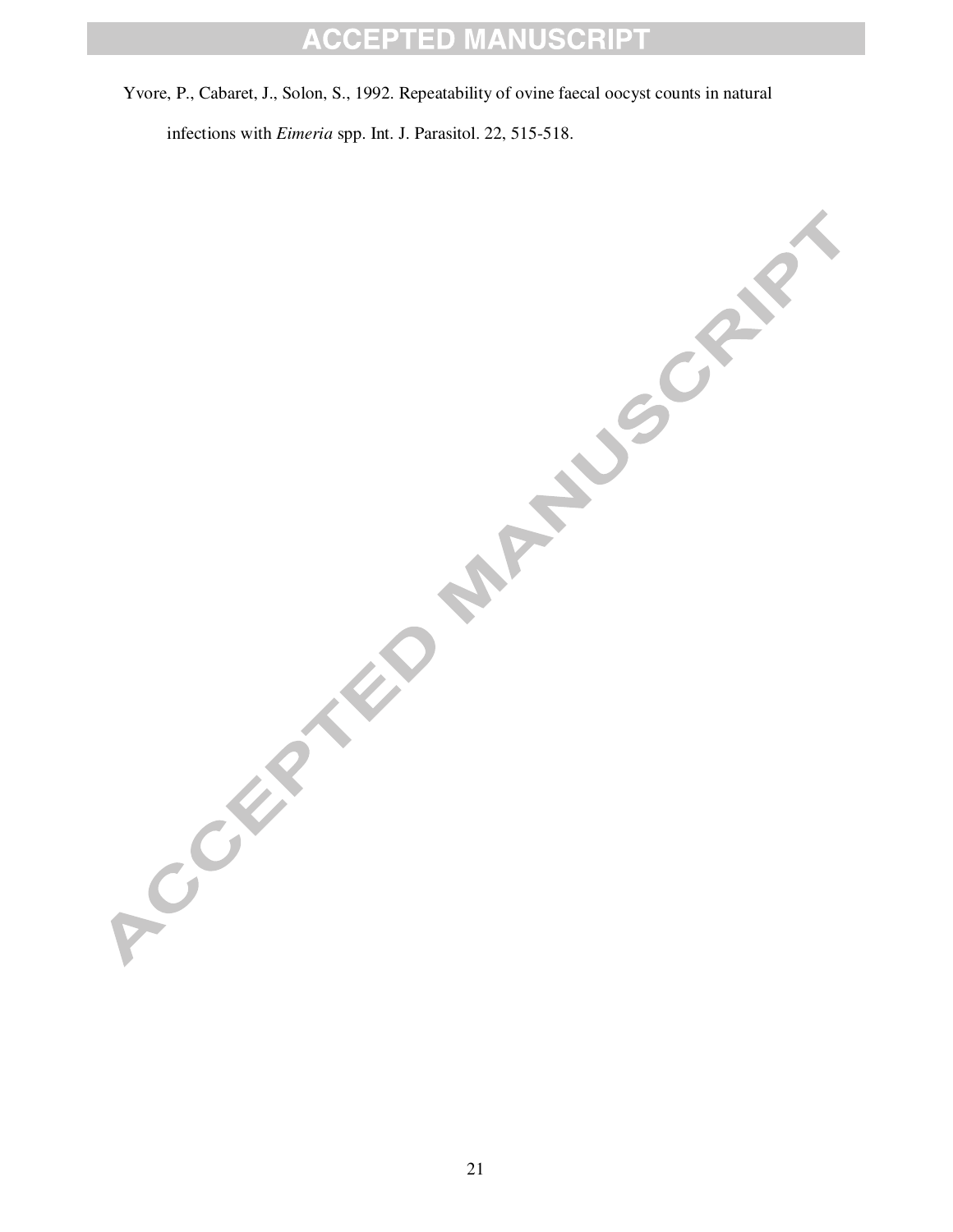Figure 1. Prevalence (%) of *Eimeria* in sheep faecal samples from 8 farms across 4 states (NSW, SA, Vic and WA) over 3 sampling times (weaning, post-weaning and pre-slaughter) as determined by qPCR.

Figure 2. Log of median *Eimeria* oocyst numbers per gram of faeces (g<sup>-1</sup>) from 8 farms across 4 states (NSW, SA, Vic and WA) over 3 sampling times (weaning, post-weaning and pre-slaughter) as determined by qPCR.

Figure 3. The prevalence (%) of *Eimeria* species from a subset of 118 sheep faecal samples from SA, Vic, WA and NSW. **PART** 

ACCEPTED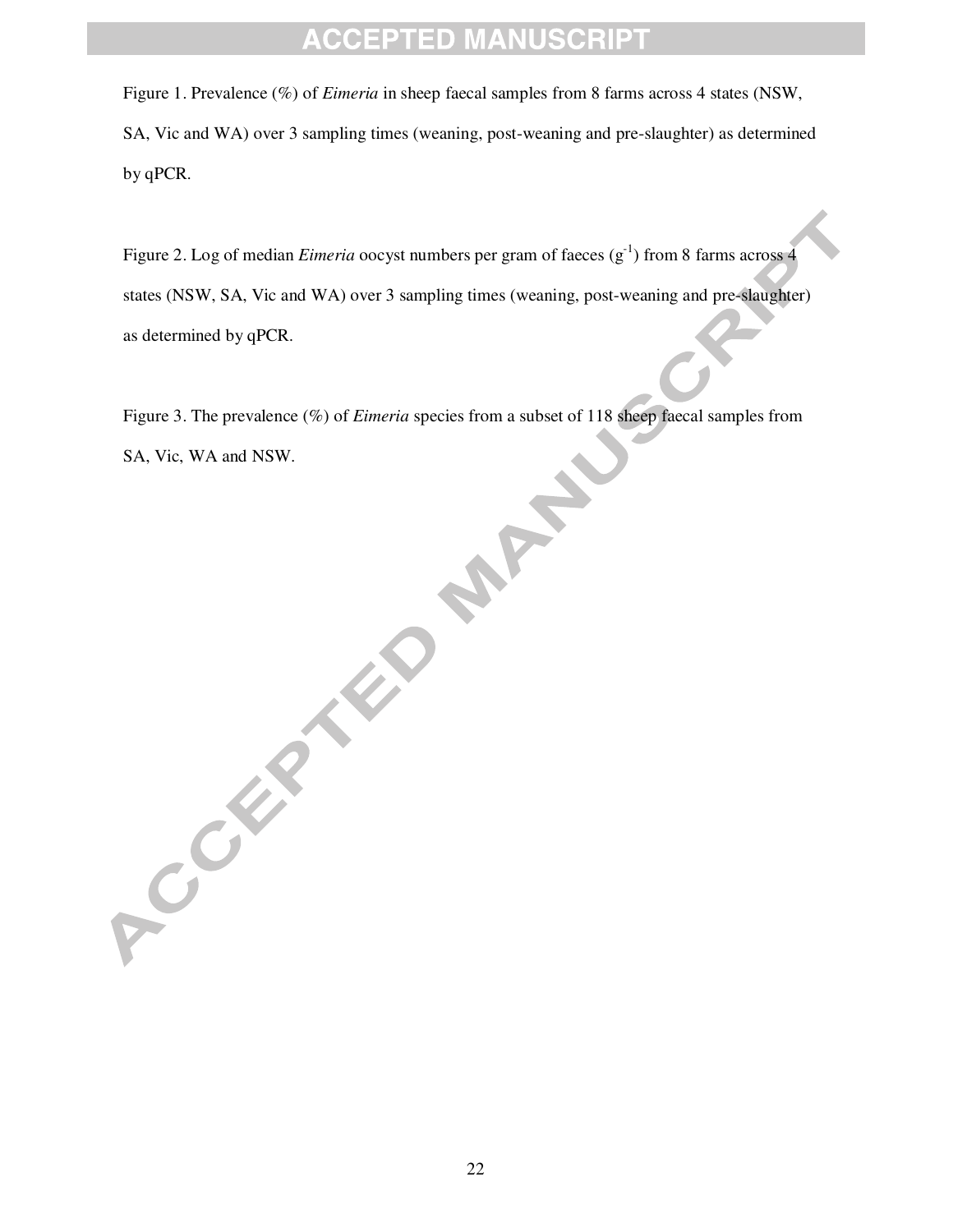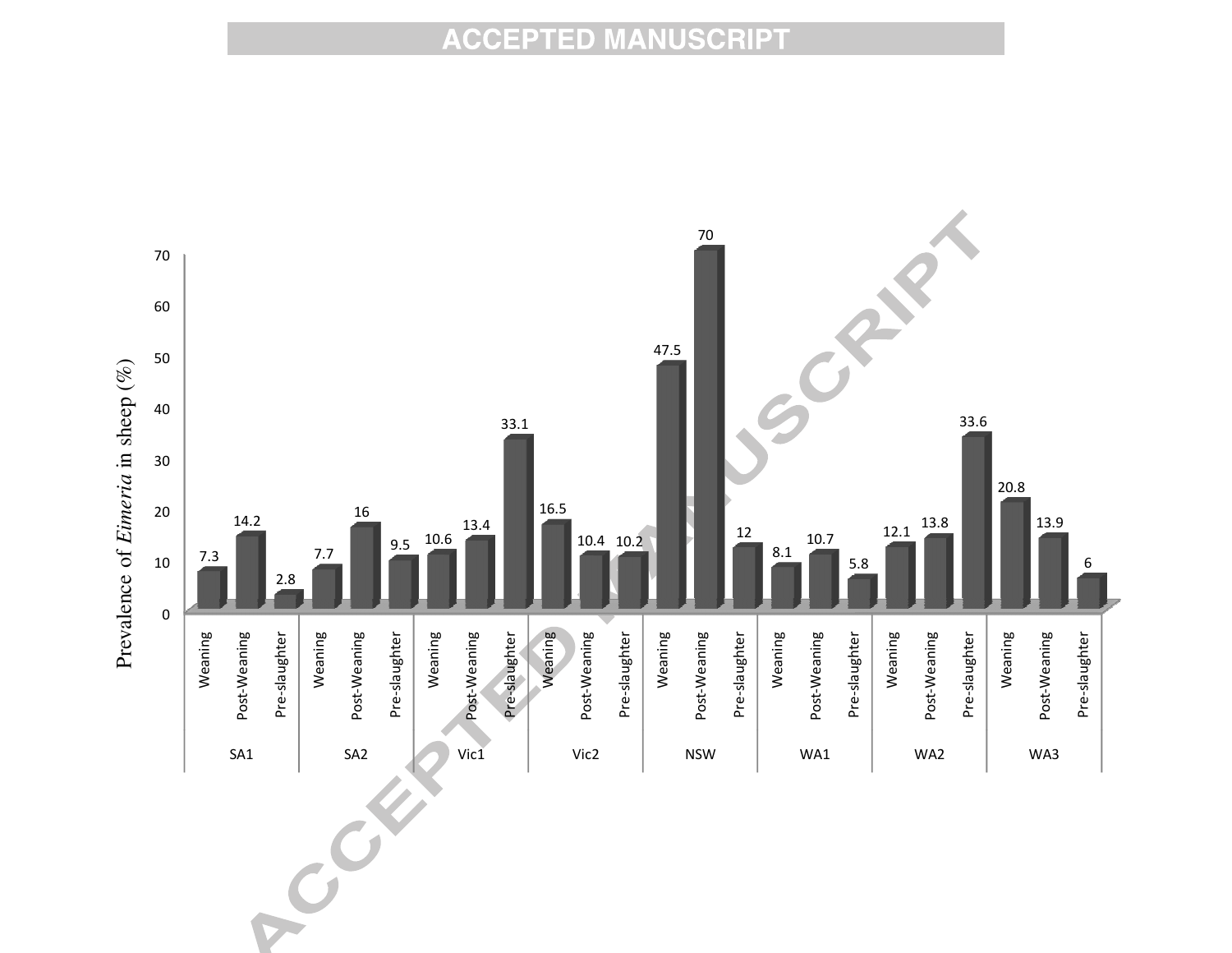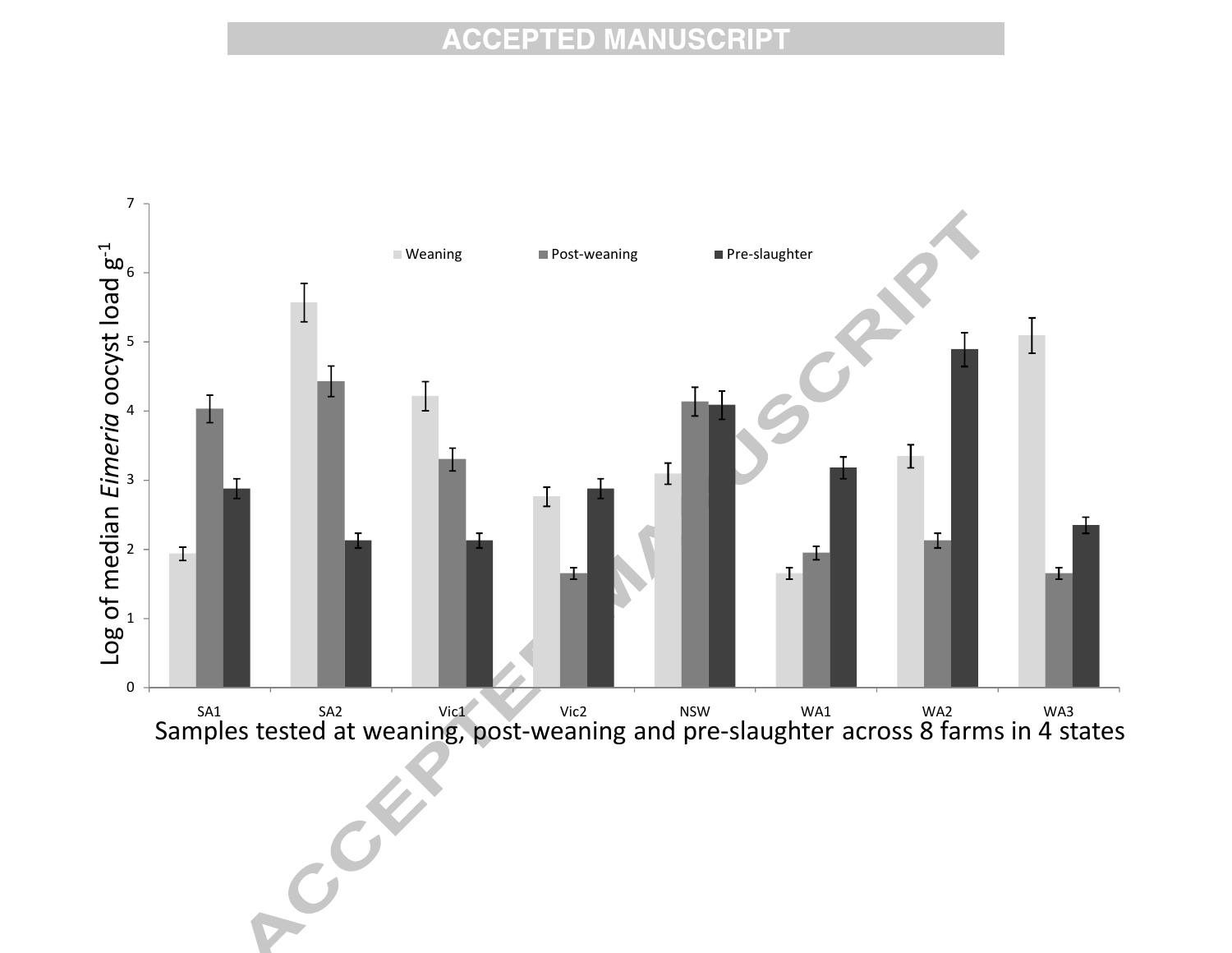

**C**  $\mathbf{C}$  $\boldsymbol{c}^{\boldsymbol{\mathsf{c}}}$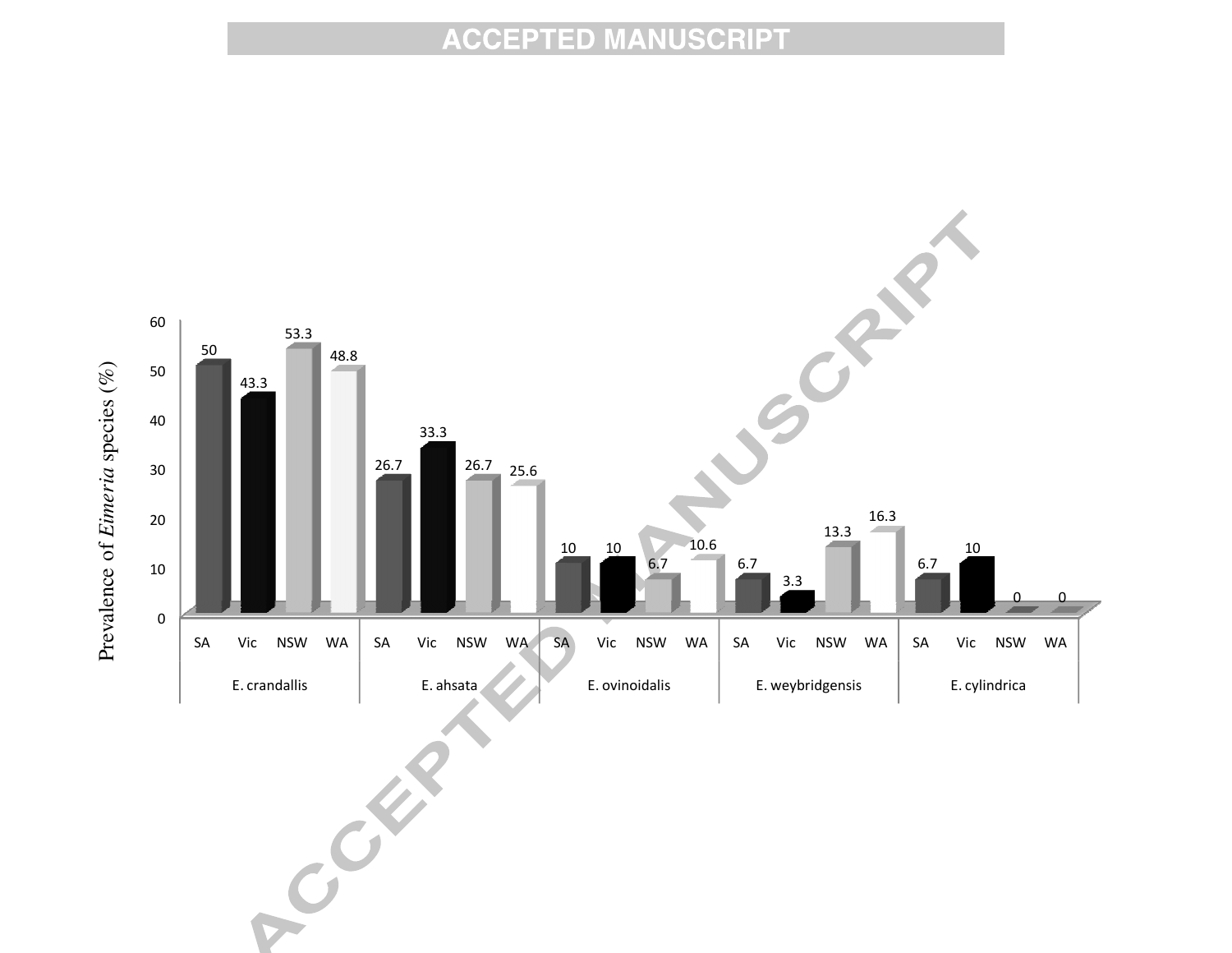#### **SCRIPT** ED MA IP TI NU  $\bigcirc$ **C**

| Farm            | Farm                    | <b>Mean</b> | Farm     | <b>Number</b> | <b>Breed of sheep</b>   | Commencement        | Winter        |
|-----------------|-------------------------|-------------|----------|---------------|-------------------------|---------------------|---------------|
|                 | location                | annual      | size     | of sheep      |                         | of lambing          | stocking rate |
|                 |                         | rainfall    |          |               |                         |                     |               |
|                 |                         | (mm)        |          |               |                         |                     |               |
| SA1             | Wirrega,<br><b>SA</b>   | 430         | 1040 ha  | 1800          | Suffolk                 | mid April           | 10DSE/ha      |
| SA <sub>2</sub> | Struan, SA              | 550         | 1500 ha  | 5500          | BL/Merino x<br>Suffolk  | June                | 15DSE/ha      |
| Vic1            | Rosedale,               | 620         | 300 ha   | 300 ewes      | BL/Merino x             | mid July            | 10DSE/ha      |
|                 | Victoria                |             | (winter) |               | Dorset $&$<br>Southdown |                     |               |
| Vic2            | Ballarat,               | 750         | 1960 ha  | 7000          | Merino x                | early August        | 13DSE/ha      |
|                 | Victoria                |             |          |               | Suffolk                 |                     |               |
| <b>NSW</b>      | Armidale,<br><b>NSW</b> | 495         | 2958 ha  | 1000          | <b>BL/Merino</b>        | May -August         | 20 DSE/ha     |
| WA1             | Pingelly,<br><b>WA</b>  | 450         | 1500 ha  | 1350          | Merino x<br>Suffolk     | mid July            | 12DSE/ha      |
| WA <sub>2</sub> | West<br>Arthur,         | 500         | 1250 ha  | 1750          | Merino x<br>Suffolk     | <b>Early August</b> | 10DSE/ha      |
|                 | <b>WA River</b>         |             |          |               |                         |                     |               |
| WA3             | Frankland,              | 550         | 560Ha    | 3300          | Merino x                | Mid July            | 21 DSE/Ha     |
|                 | WA                      |             |          |               | Suffolk                 |                     |               |

Table 1. Sheep farms sampled during the present study.

ACCEPTED 2

Note: DSE = dry sheep equivalent, is a standard unit frequently used to compare animal carrying capacity and potential productivity of a given farm or area of grazing land. DNA from samples from Western Australia were extracted by J. Sweeny as described in Sweeny et al., (2011) and Sweeny (2012).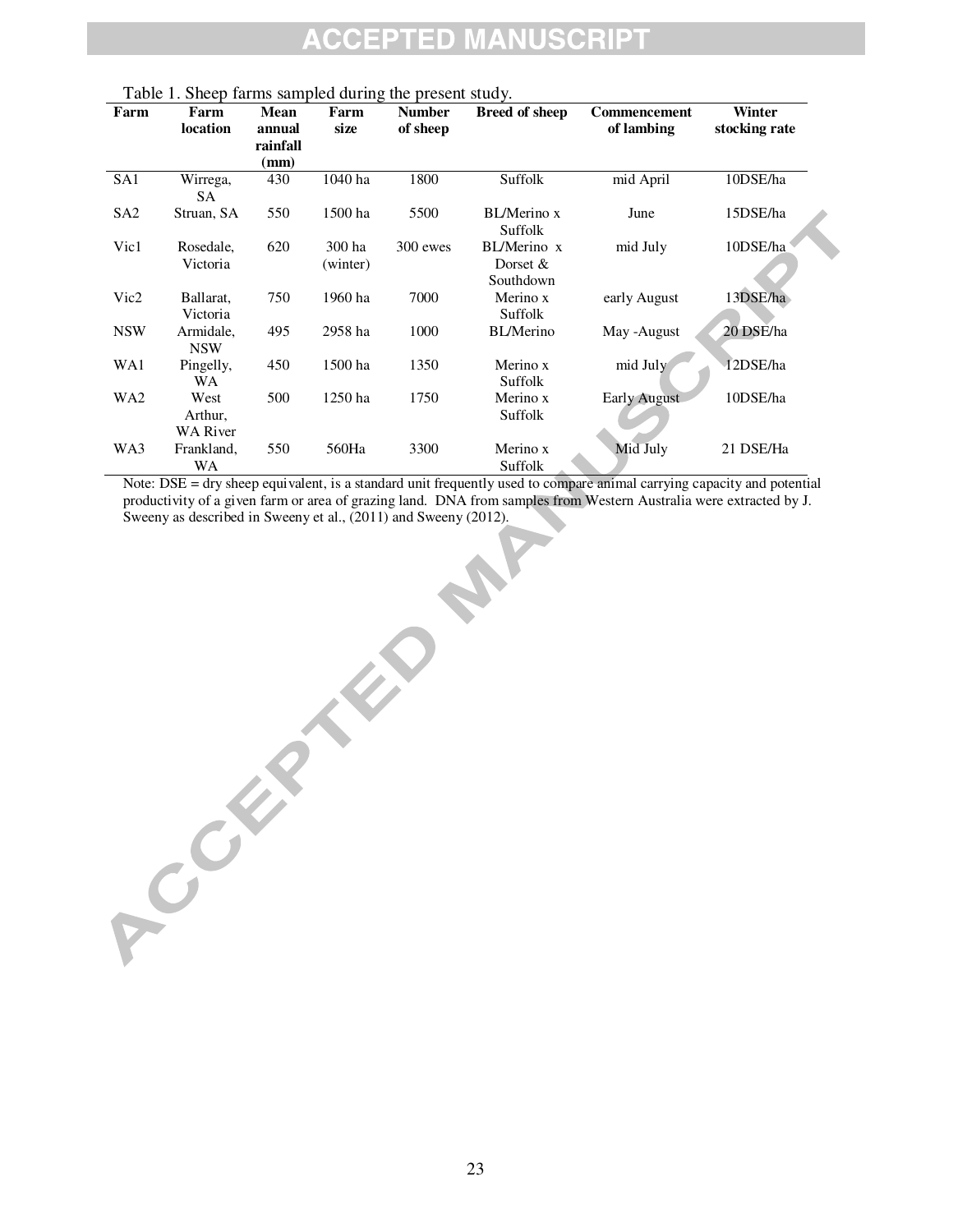|           | <b>Haemcytometer counted OPG</b> |             |      |      |              |      | OPG calculated using qPCR |      |      |      |              |               |
|-----------|----------------------------------|-------------|------|------|--------------|------|---------------------------|------|------|------|--------------|---------------|
| Sample    | I                                | $_{\rm II}$ | Ш    | Mean | <b>STDEV</b> | %RSD | I                         | П    | Ш    | Mean | <b>STDEV</b> | $%$ RSD       |
| Sample 1  | 2255                             | 2180        | 2360 | 2265 | 73.8         | 3.3  | 1816                      | 1753 | 1865 | 1811 | 56.1         | 3.1           |
| Sample 2  | 1570                             | 1450        | 1270 | 1430 | 123.3        | 8.6  | 1307                      | 1378 | 1420 | 1368 | 57.1         | $4.2^{\circ}$ |
| Sample 3  | 1155                             | 1260        | 1350 | 1255 | 79.7         | 6.3  | 876                       | 885  | 820  | 860  | 35.2         | 4.1           |
| Sample 4  | 1680                             | 1530        | 1285 | 1498 | 162.8        | 10.9 | 1502                      | 1430 | 1389 | 1440 | 57.2         | 4.0           |
| Sample 5  | 1860                             | 1745        | 1550 | 1718 | 128.0        | 7.4  | 1530                      | 1620 | 1489 | 1546 | 67.0         | 4.3           |
| Sample 6  | 2690                             | 2565        | 2485 | 2580 | 84.4         | 3.3  | 2320                      | 2338 | 2189 | 2282 | 81.3         | 3.6           |
| Sample 7  | 3025                             | 2685        | 2750 | 2820 | 147.4        | 5.2  | 2743                      | 2520 | 2718 | 2660 | 122.2        | 4.6           |
| Sample 8  | 1010                             | 1230        | 1150 | 1130 | 90.9         | 8.0  | 785                       | 823  | 770  | 793  | 27.3         | 3.4           |
| Sample 9  | 1350                             | 1430        | 1175 | 1318 | 106.5        | 8.1  | 983                       | 856  | 789  | 876  | 98.5         | 11.2          |
| Sample 10 | 500                              | 600         | 560  | 553  | 41.1         | 7.4  | 350                       | 289  | 325  | 321  | 30.7         | 9.5           |
| Average   | 1710                             | 1668        | 1594 | 1657 | 103.8        | 6.9  | 1421                      | 1389 | 1377 | 1396 | 63.3         | 5.2           |

### Table 2. Comparison of *Eimeria* OPG counted using a haemocytometer with OPG calculated using

the qPCR assay.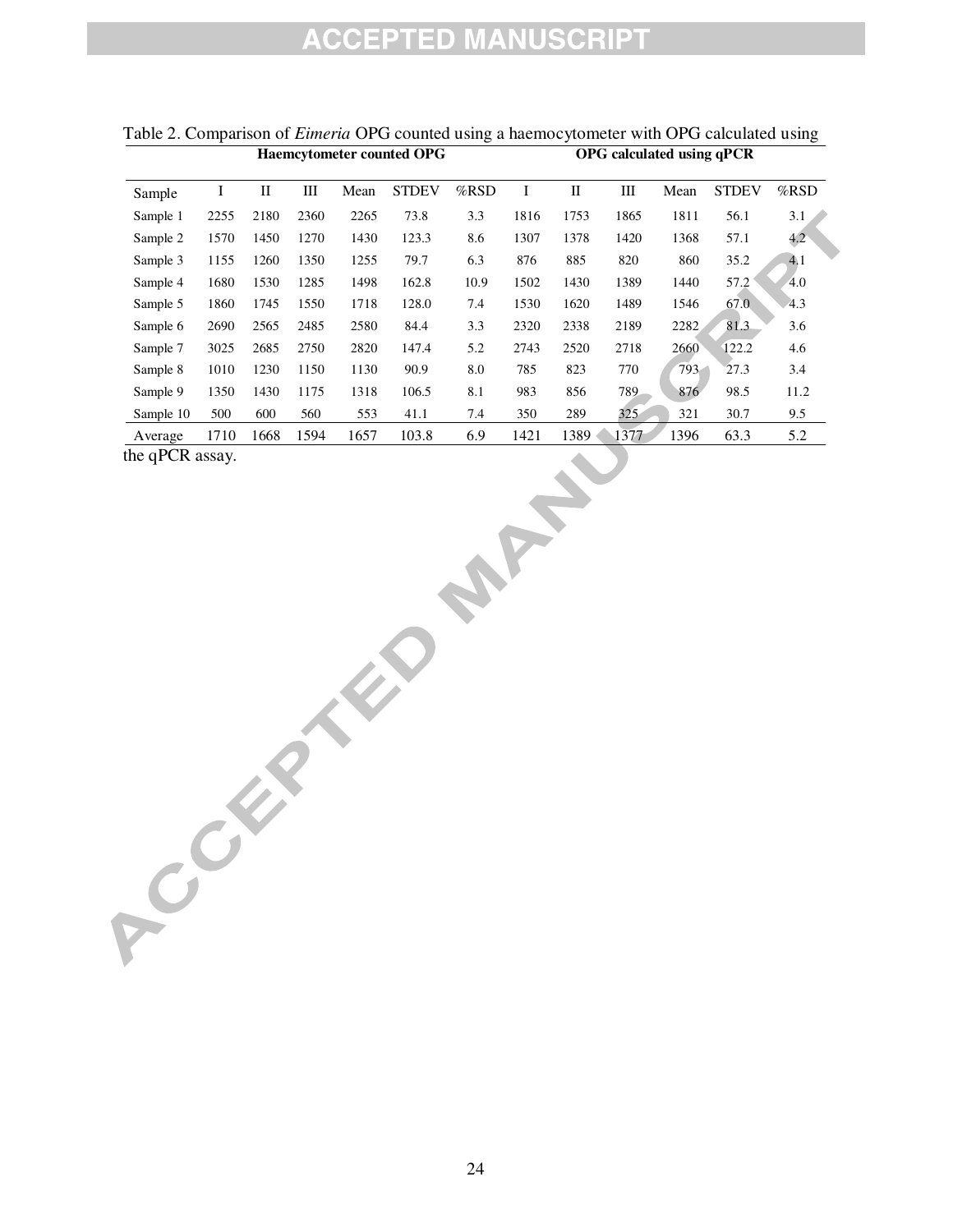Table 3. Species of *Eimeria* from a subset of 118 isolates typed from 8 farms across 4 states (NSW, SA, Vic and WA) over 3 sampling times (weaning, post-weaning and pre-slaughter).

| Farm            | <b>Sampling</b><br>period | No. of<br>genotyped<br><b>Isolates</b> | E. crandallis          | E. ahsata                   | E. ovinoidalis | E. weybridgensis | E. cylindrica |
|-----------------|---------------------------|----------------------------------------|------------------------|-----------------------------|----------------|------------------|---------------|
|                 | Weaning                   | 5                                      | 3                      |                             |                |                  |               |
| SA1             | Post-weaning              | 5                                      | 2                      |                             |                |                  |               |
|                 | Pre-slaughter             | 5                                      | 3                      |                             |                |                  |               |
|                 | Weaning                   | 5                                      | 2                      | $\mathfrak{D}$              |                | 1                |               |
| SA <sub>2</sub> | Post-weaning              | 5                                      | 3                      |                             |                |                  |               |
|                 | Pre-slaughter             | 5                                      | 2                      |                             |                |                  |               |
|                 | Weaning                   | 5                                      | 3                      | $\mathcal{D}_{\mathcal{L}}$ |                |                  |               |
| Vic1            | Post-weaning              | 5                                      | 2                      |                             |                |                  |               |
|                 | Pre-slaughter             | 5                                      | 3                      | 2                           |                |                  |               |
|                 | Weaning                   | 5                                      | $\overline{2}$         | $\overline{2}$              |                |                  |               |
| Vic2            | Post-weaning              | 5                                      | $\overline{c}$         |                             |                |                  |               |
|                 | Pre-slaughter             | 5                                      |                        | 2                           |                |                  |               |
|                 | Weaning                   | 5                                      | 3                      |                             |                |                  |               |
| <b>NSW</b>      | Post-weaning              | 5                                      | 3                      |                             |                |                  |               |
|                 | Pre-slaughter             | 5                                      | 2                      | $\overline{c}$              |                |                  |               |
|                 | Weaning                   | 5                                      | 3                      |                             |                |                  |               |
| WA1             | Post-weaning              | 5                                      | $\mathfrak{D}$         | 2                           |                |                  |               |
|                 | Pre-slaughter             | 5                                      | 4                      |                             |                |                  |               |
|                 | Weaning                   | 5                                      | 2                      |                             |                | 1                |               |
| WA2             | Post-weaning              | 5                                      | 3                      |                             |                |                  |               |
|                 | Pre-slaughter             | 5                                      |                        |                             |                | 2                |               |
|                 | Weaning                   | 5                                      | 2                      | $\mathfrak{D}$              |                |                  |               |
| WA3             | Post-weaning              | 3                                      | $\overline{2}$         |                             |                |                  |               |
|                 | Pre-slaughter             | 5                                      | $\mathcal{D}_{\alpha}$ |                             |                | 1                |               |
| <b>Total</b>    |                           | 118                                    | 57                     | 33                          | 12             | 12               | 5             |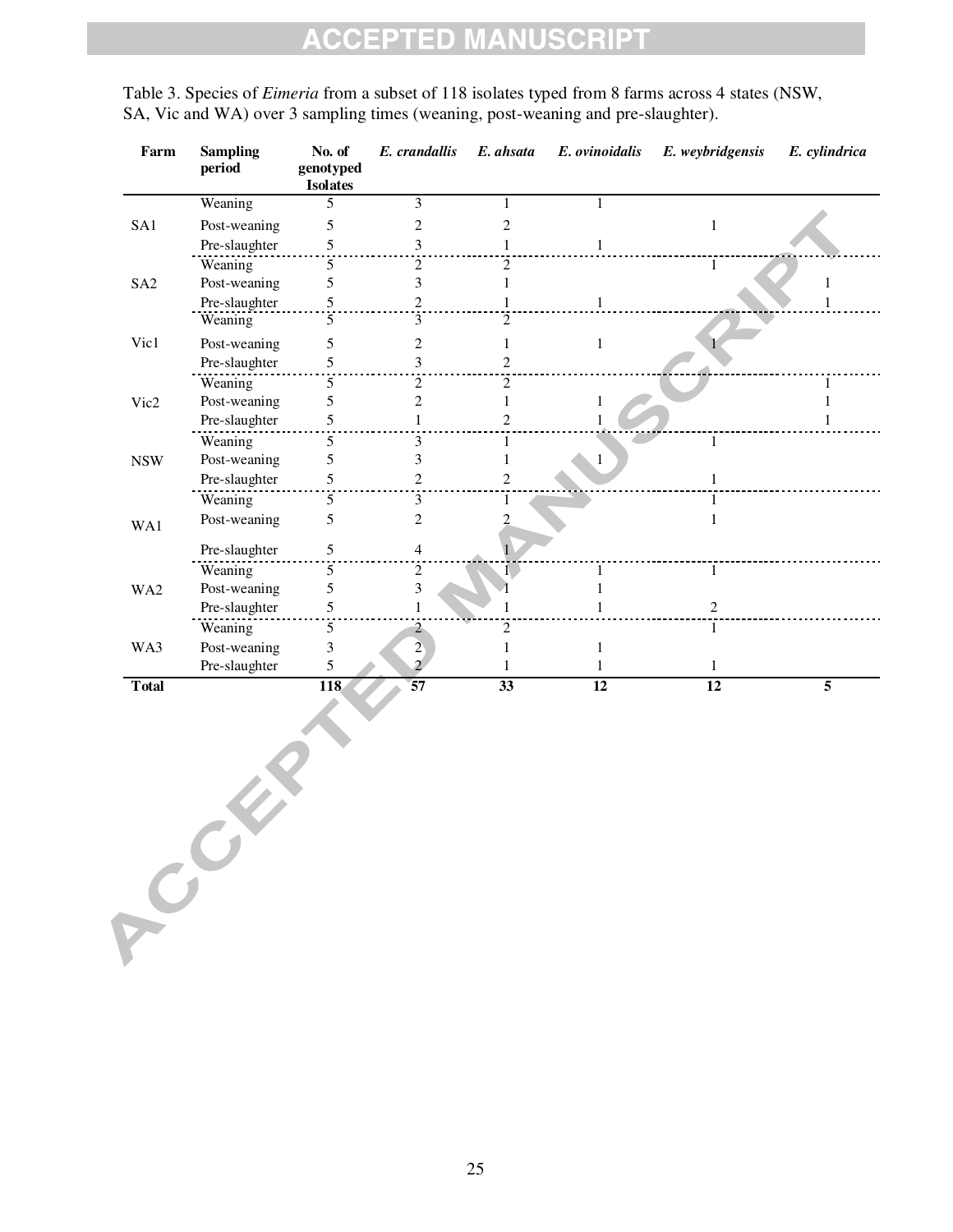#### **Highlights**

- First comprehensive study of *Eimeria* in sheep across Australia
- Novel qPCR developed
- Prevalence, oocyst shedding and species analysed
- Longitudinal study of 3,412 samples over 3 sampling times
- Pathogenic *Eimeria* species in 58.5% of samples typed